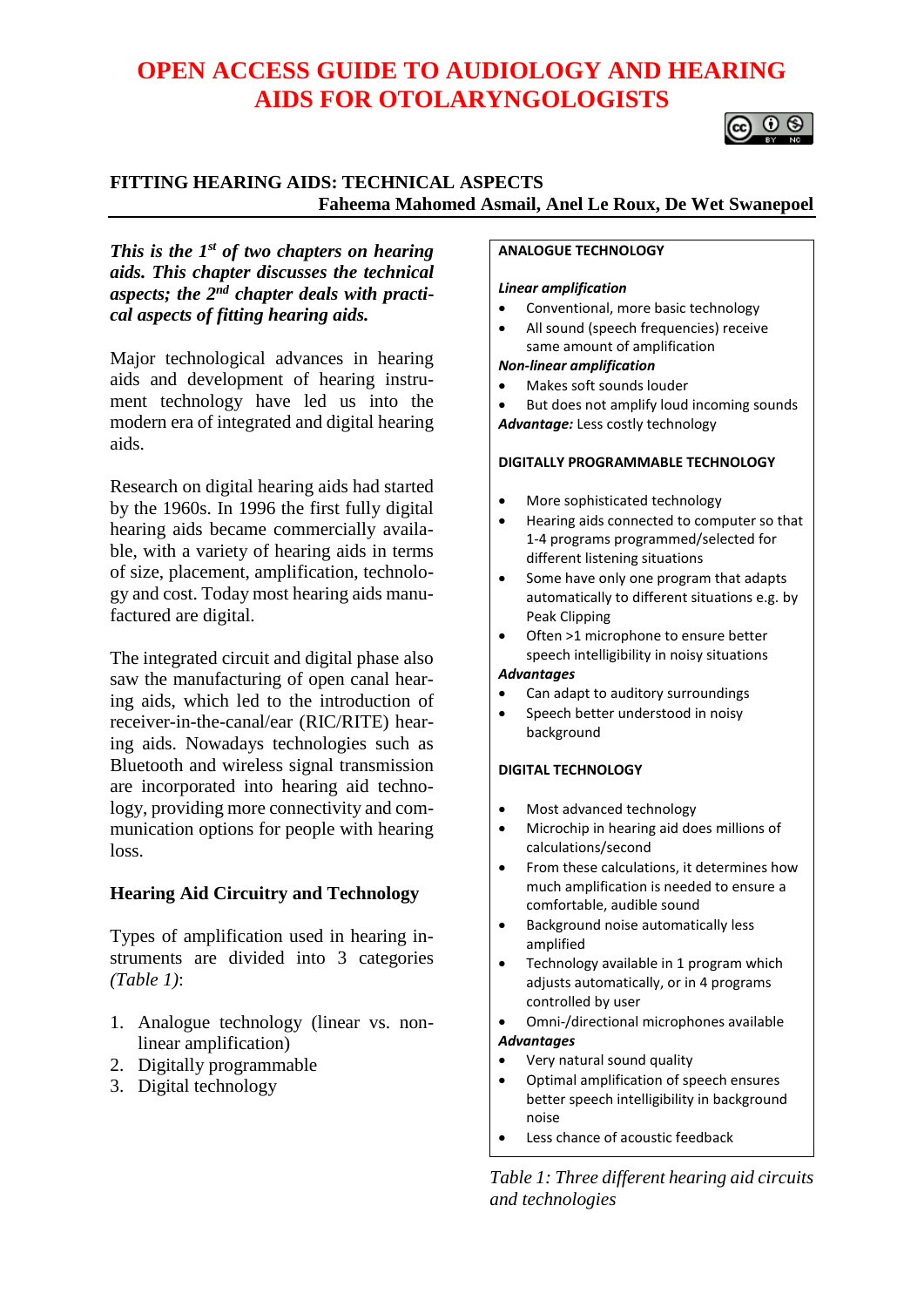### *1. Analogue technology*

The *World Health Organisation (WHO)* has guidelines for the preferred profile for hearing aid technology suitable for low and middle-income countries (WHO, 2017).

Even though digitally programmable and digital technologies are currently mostly used in hearing aid technology, it is essential to have knowledge of the more basic analogue technology. Not only does it help the clinician to understand where more advanced technologies originated from, but knowledge of these technologies also assists the clinician to provide support to patients still using older technology. Many developing countries still use older technology as access to computers is limited.

The word "analogue" means "similar" or "equivalent". Analogue hearing aids convert sound waves into electrical waves. The incoming acoustic signal or sound wave is converted into electric current by a microphone. The current is then modified in the amplifier and reconverted by the receiver into sound *(Figure 1)*.



*Figure 1: Analogue technology*

When a sound signal is transformed from an airborne signal to an electrical analogue signal, the characteristics of the signal remain unchanged. These electrical waves can be modified in a number of ways to accommodate specific hearing losses; this is achieved with filters/trimmers.

#### *Two types of analogue circuitry exist:*

- Linear amplification
- Non-linear amplification

*Linear amplification:* Linear amplification occurs when the *same preset amount of amplification* is added to all incoming signals (1:1), regardless of the loudness level of the incoming sound. The amount of amplification is calculated to amplify the incoming signals to such a level that the hearing aid user can hear speech clearly in the ideal listening environment (with no or little background noise). The disadvantage of this kind of amplification is that the softer incoming sounds usually are not amplified enough, while louder incoming sounds are often amplified too much. Peak clipping often has to take place to compensate for these loud sounds, which results in distortion of the final (amplified) outgoing signal.

*Non-linear amplification***:** The amplified sound with non-linear technology is usually a more pleasing sound than the sound produced by linear amplification. With nonlinear amplification, a *fixed knee-point* attempts to make soft sounds louder, but not to amplify loud incoming sounds *i.e.* softer incoming sounds are amplified more while louder sounds are less amplified. The amount of amplification is adapted according to the intensity of the incoming sound. Up to the kneepoint, the same preset amount of amplification is added to the incoming signal, but once the kneepoint is reached the amount of amplification added to the incoming signal is modified *(Figure 2)*.

Non-linear amplification aims to compensate for factors such as loudness recruitment in hearing-impaired people and is also safe in terms of possible over-amplification, because the loud incoming sounds do not receive too much amplification. The distortion resulting from peak clipping is also less with linear amplification than non-linear amplification.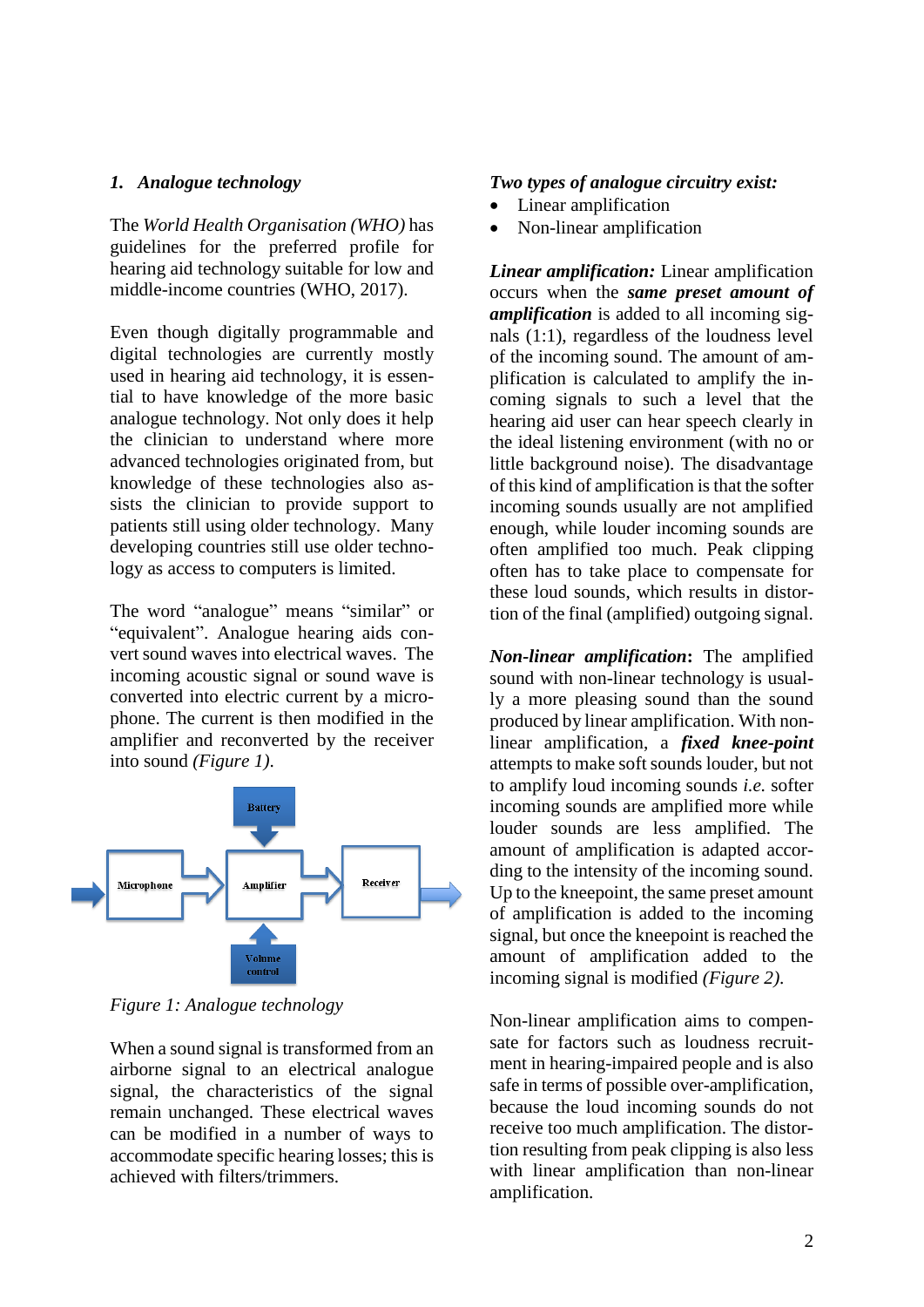

*Figure 2: Kneepoint adjustment to hearing aid* 

#### *2. Digitally programmable*

These are analogue hearing aids that are fitted and finetuned with the assistance of a computer. The processing of the hearing aid, however, is still analogue – the word "digital" refers mainly to the computer to which the hearing aid is connected during the fitting and finetuning process. In other words, the digital component is purely for programming and reprogramming the parameters of the hearing aid, as illustrated in *Figure 3.*



*Figure 3: Digitally programmable*

Instead of setting trimmers, the frequency response, gain, maximum output and compression parameters of digitally programmable hearing aids are set by attaching the hearing aid to a computer with a cable, or wirelessly. The hearing aid contains a memory chip with selected settings. This component does not perform any signal processing, but only adjusts and stores the control settings.

This type of setting process allows increased flexibility and ease of fitting the hearing aid, but does not necessarily result in improved sound quality. Because the settings of digitally programmable hearing instruments can be manipulated using a cable connection to a computer or a special programming device, several of the hearing aid parameters can be changed and compared simultaneously by the mere press of a button. The possibility of switching instantaneously from one setting to another allows the wearer to judge which setting is the most suitable for a specific situation *e.g.* understanding speech in noise. The various settings can also be stored digitally in the hearing instrument or in a remote control unit and later selected by the user to suit the listening situation.

Digitally programmable hearing aids thus provide more sophisticated technology, different programs for different listening conditions, and more audible speech perception in the presence of background noise.

#### *3. Digital technology*

Digital hearing aids convert sound waves to a digital (numerical) signal, like what computers use. Because of the precision of digital signals, the sound can be duplicated with much more accuracy. A microchip (microprocessor) processes this information using exact mathematical calculations, resulting in much more flexibility in fitting and fine-tuning. The components of a fully digital hearing aid are illustrated in *Figure 4.*

The 1<sup>st</sup> and last stages depicted in *Figure 4* are common to all types of hearing aids. However, the intermediate stages are unique to digital systems. These are the Analogue-to-Digital Converter (ADC), the microprocessor and the Digital-to-Analogue Converter (DAC). With digital hearing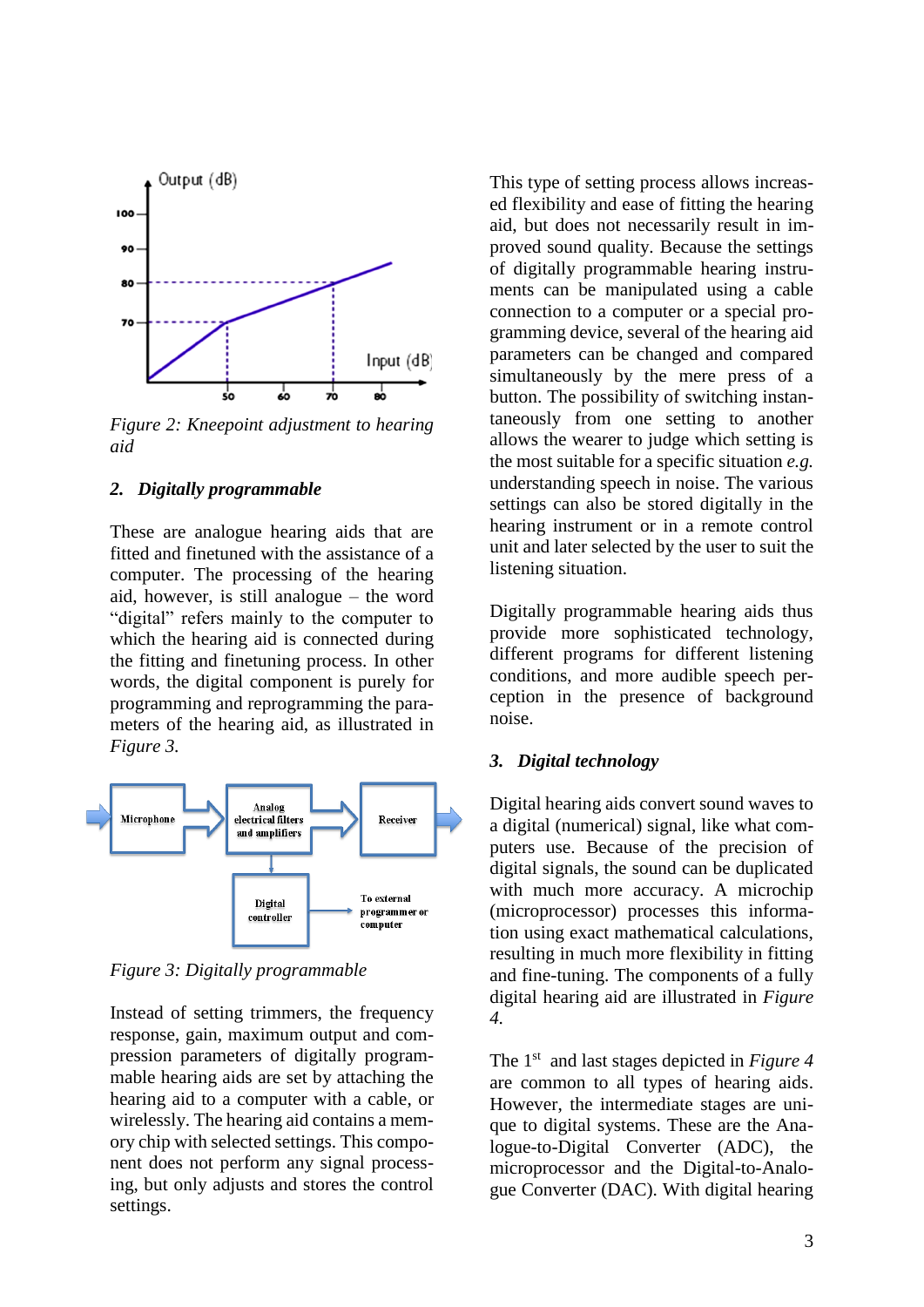aids, the acoustic signal therefore must first be converted into a form that can be manipulated by the computer to be proces-sed and finally reconverted back to an acoustic signal.



*Figure 4: Digital technology* 

The specific stages followed by digital hearing aids are:

- Incoming sound wave (acoustic signal) converted by microphone into electrical (analogue) signal
- Analogue-to-Digital Converter (ADC) creates digital representation of original electrical (analogue) signal, in order to generate a configuration that can be operated by the microprocessor
- Microprocessor processes the signal, using various algorithms, *e.g.* filtering, noise reduction or speech enhancement (digital signal processing)
- Digital-to-Analogue Converter (DAC) creates electrical (analogue) signal from digital output of microprocessor
- Amplifier amplifies thesignal, which is then reconverted into a sound wave by the receiver and delivered to the human ear

### *Benefits of digital processing*

- Because digital processing allows for more complex and detailed operations, the same hearing aid can be fitted for many different hearing loss configurations
- By translating sound into numerical values and by doing complex mathematical calculations, digital hearing aids

provide a better sound quality than any other type of technology

- Digital hearing aids can be customised to suit different hearing loss requirements and specific personal needs
- Digital technology allows production of smaller hearing aids than previously possible with analogue technology

### **Basic components of a hearing aid**

Hearing aids contain a large number of electronic components and controls. The *main components* are *(Figure 5)*:

- Input transducer (microphone, telecoil, direct audio input)
- **Amplifier**
- Receiver (loudspeaker)
- **Battery**





*Figure 5: Custom-made and Behind-the-Ear (BTE) hearing aids*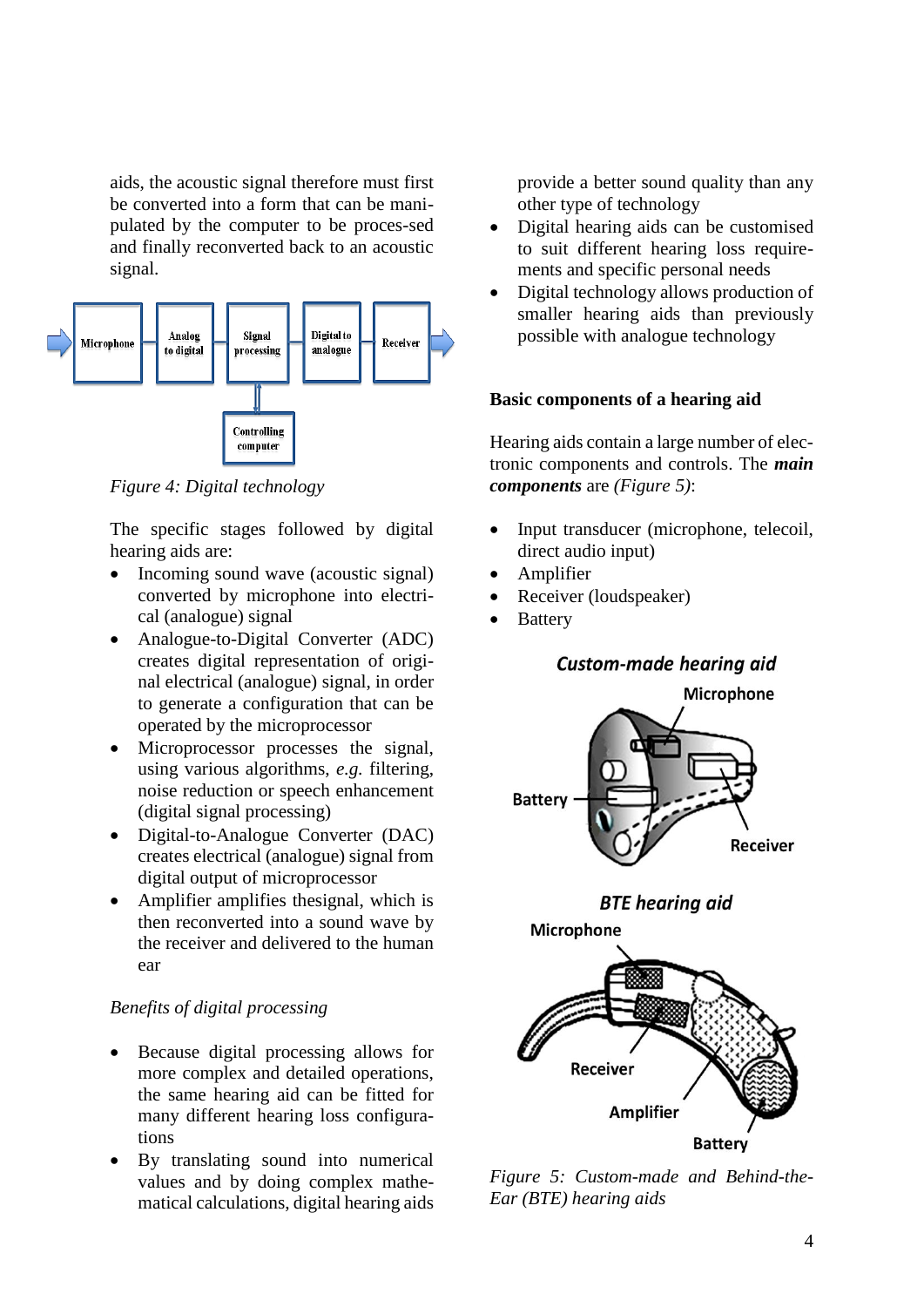**How does a hearing aid work?** *(Figures 5, 6)*



*Figure 6: Workings of Behind-the-ear (BTE) and Custom-made hearing aids; The microphone or input transducer (1) picks up the sound and sends it to the amplifier.* 

*The amplifier (2) makes the sound louder and sends the amplified sound to the receiver. The receiver (3) sends the amplified sound into the ear canal. The volume control (4) adjusts loudness. The battery (5) supplies the power*

#### *Input transducer (Figure 6)*

The purpose of the input transducer is to receive information from the environment and to produce a good frequency response and low distortion. The input transducer can be a

- 1. Microphone
- 2. Telecoil
- 3. Direct audio input (DAI): only available in Behind-the-ear aids (BTE's)

#### *1. Microphone*

The microphone converts the incoming sound wave energy into electrical energy. Since the frequency and intensity pattern of the sound waves represent coded information concerning the message, they must be duplicated as exactly as possible.

*Omnidirectional microphone:* Most microphones used in hearing aids are omnidirectional, and are equally sensitive to acoustic energy from  $0^{\circ}$  to  $360^{\circ}$  around the listener. They can provide low frequency amplification. However, they provide a reduced signal-to-noise ratio and are not very functional in listening conditions where directionality or localisation is required. Omnidirectional microphones are ideal for severe to profound hearing losses.

*Directional microphone (Figure 7):* To improve speech discrimination in noise, a directional microphone can be used in BTE hearing aids, where acoustic signals coming from behind the head  $(180^\circ)$  are suppressed (up to 20dB at certain frequencies).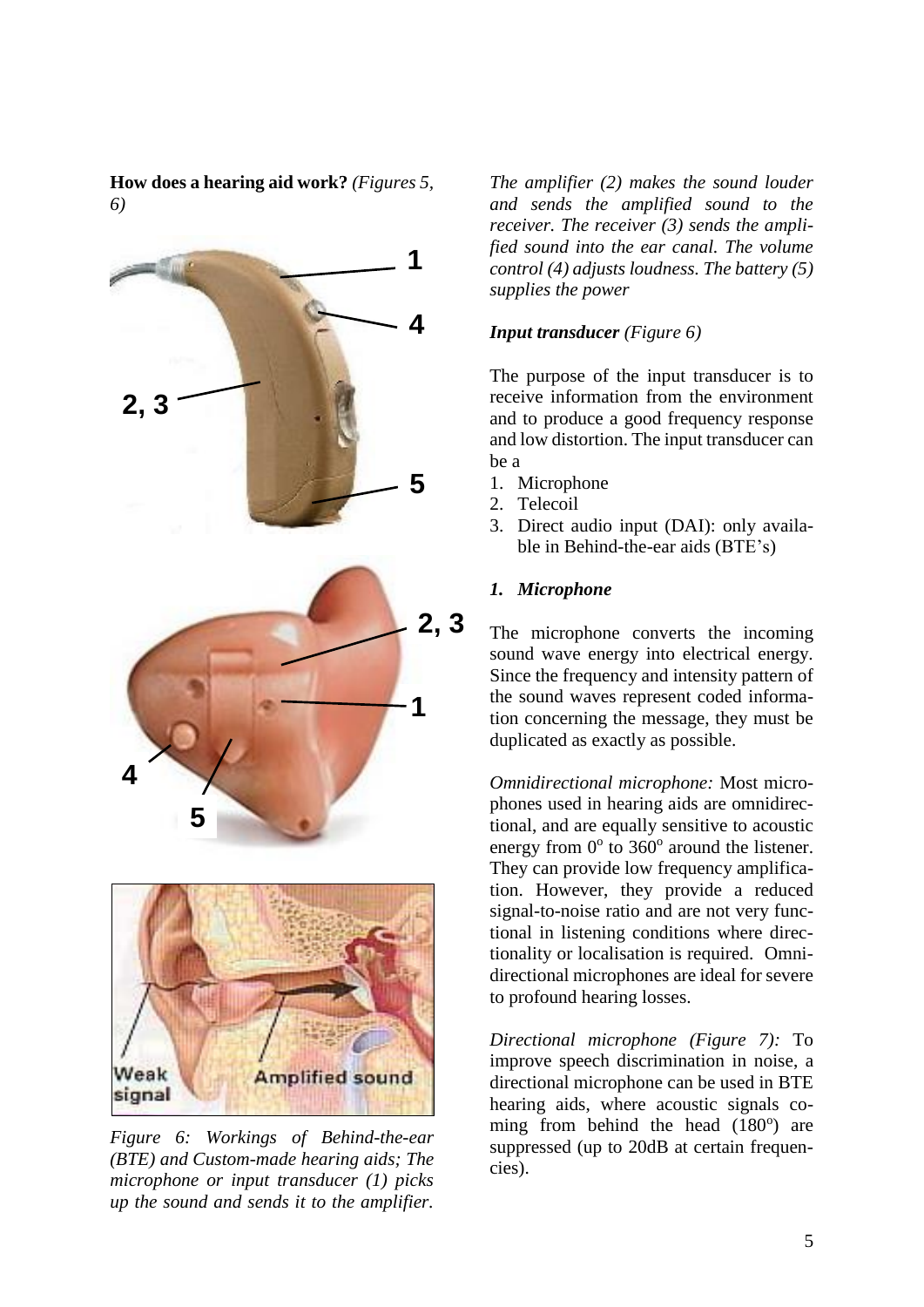

*Figure 7: Multi-microphone*

This improves a listener's ability to attend to the frontal sound source. Directional microphones provide improved signal-tonoise ratio as well as directionality and localisation in noisy listening situations. However, they often have reduced sensitivity at low frequencies when compared to omnidirectional microphones. Directional microphones are ideal for mild to severe hearing losses.

*Multi-microphone system:* Most hearing aid microphones pick up sounds equally from the front, sides and back. Multi-microphone systems are different. These systems contain both omni- and directional microphones, making switching between the two different microphones, as required by listening situations, possible. In situations where competing sounds are a problem, the directional mode of this microphone system allows full amplification of sound from the front, while providing less amplification of sounds from the sides and back. In environments where listening to sounds from all directions is required, the omnidirectional mode is more sensitive to sounds all around. Multi-microphone systems can be used with BTE's as well as with certain custom-made hearing aids.

*Adaptive microphone systems:* These are available in digital hearing aids. They provide the same functionality as multimicrophone systems, but are completely adaptive. These microphone systems will switch automatically between the omnidirectional microphone and the directional microphone, depending on the listening environment. The directional microphone component can also adapt its directionality towards the primary sound signal (speech) in noisy environments, as it follows the direction of the primary sound source.

Different types of microphones are available (*e.g.* magnetic and ceramic types), but the *electret condenser microphone* is the one most commonly used. This microphone is more durable than the other types, and is less sensitive to hard impact, humidity and changes in temperature. The electret condenser microphone has a built-in low-noise preamplifier, a smooth frequency response and a low sensitivity to mechanical vibrations. This reduces acoustic feedback.

# **2.** *Telecoil*

This is a simple coil on a soft iron core, and was originally introduced to hearing aids as a telephone aid and can be activated instead of the microphone with the M-T-O (Microphone-Telecoil-Off) switch or a dedicated programme on the device. The telecoil picks up a magnetic field (from a telephone or induction loop system in a room) and converts it by means of induction into electrical energy to be amplified by the hearing aid amplifier.

# *3. Direct Audio Input (DAI) (Figure 8)*

An audio input system using an electrical input connection (FM-radio or infrared transmissions) directly on the hearing aid, is often used in educational situations. An input signal is received from an audio shoe which snaps over the bottom part of the hearing aid *(Figure 8)*. The input signal is provided via a 2-pin/3-pin cord, which plugs into the bot-tom of the audio shoe. In this way, a good sound quality can be obtained and interference from background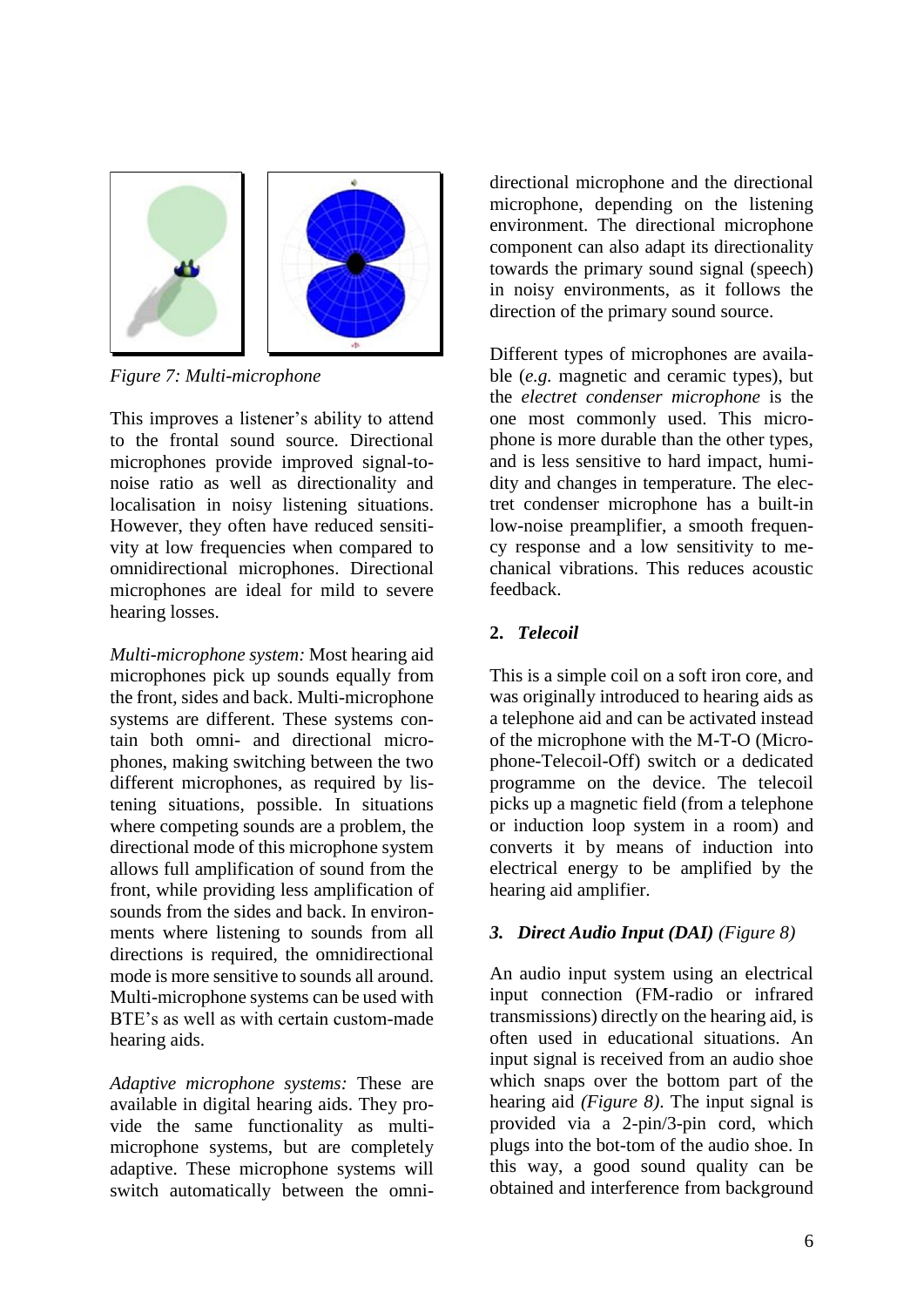noise is limited, especially when there is a relatively large distance to the sound source.



*Figure 8: Direct Audio Input (DAI)*

# *Amplifier (Figure 6)*

The weak signal generated by the microphone or telecoil is fed to the amplifier, which amplifies the intensity of the original low-energy signal into a powerful electrical signal (increases the voltage amplitude).

### *Receiver (Figure 6)*

The function of the receiver is exactly opposite to that of the microphone. Whereas the microphone converts acoustic energy to electrical energy, the receiver transduces the amplified electrical impulses or signals back into acoustic energy / sound waves.

#### *Battery (Figures 6, 9)*

The battery provides the energy for the hearing aid and makes amplification of the acoustic signal possible. Different sizes (10, 13, 312, 675) and types of batteries are available. The output produced by the amplifier of a hearing aid determines the battery drain. Although battery drain cannot always be exactly specified, hearing aid manufacturers always specify in the products' specification sheets what battery drain can be expected from a hearing aid.



*Figure 9: Batteries*

*Zinc air batteries* are the most commonly used disposable type because of long lifespan, high energy density and low environmental impact of used batteries.

*Mercury or silver oxide batteries* are still used in some countries for extremely powerful or heavyduty hearing aids, although modern highpower zinc air batteries can also supply sufficient power for these hearing aids.

*Alkaline batteries* are used with body-worn instruments and hearing aid remote controls

*Rechargeable batteries* are also used in hearing instrument technology for reasons of cost and convenience. Various rechargeable units are commercially available. These include nickel-cadmium (NiCd) Zinc-Ion, and nickel-metal hydride (NiMH), batteries. NiMH is more environmentally friendly and does not build up a memory effect which could potentially decrease the daily longevity of the battery. Most rechargeable systems nowadays have built-in power supply units through which the entire hearing aid unit is charged, although some batteries are charged separately.

### **Electroacoustic characteristics of hearing aids**

Each individual hearing aid has a specific set of characteristics which makes an instrument suited to a patient's specific audio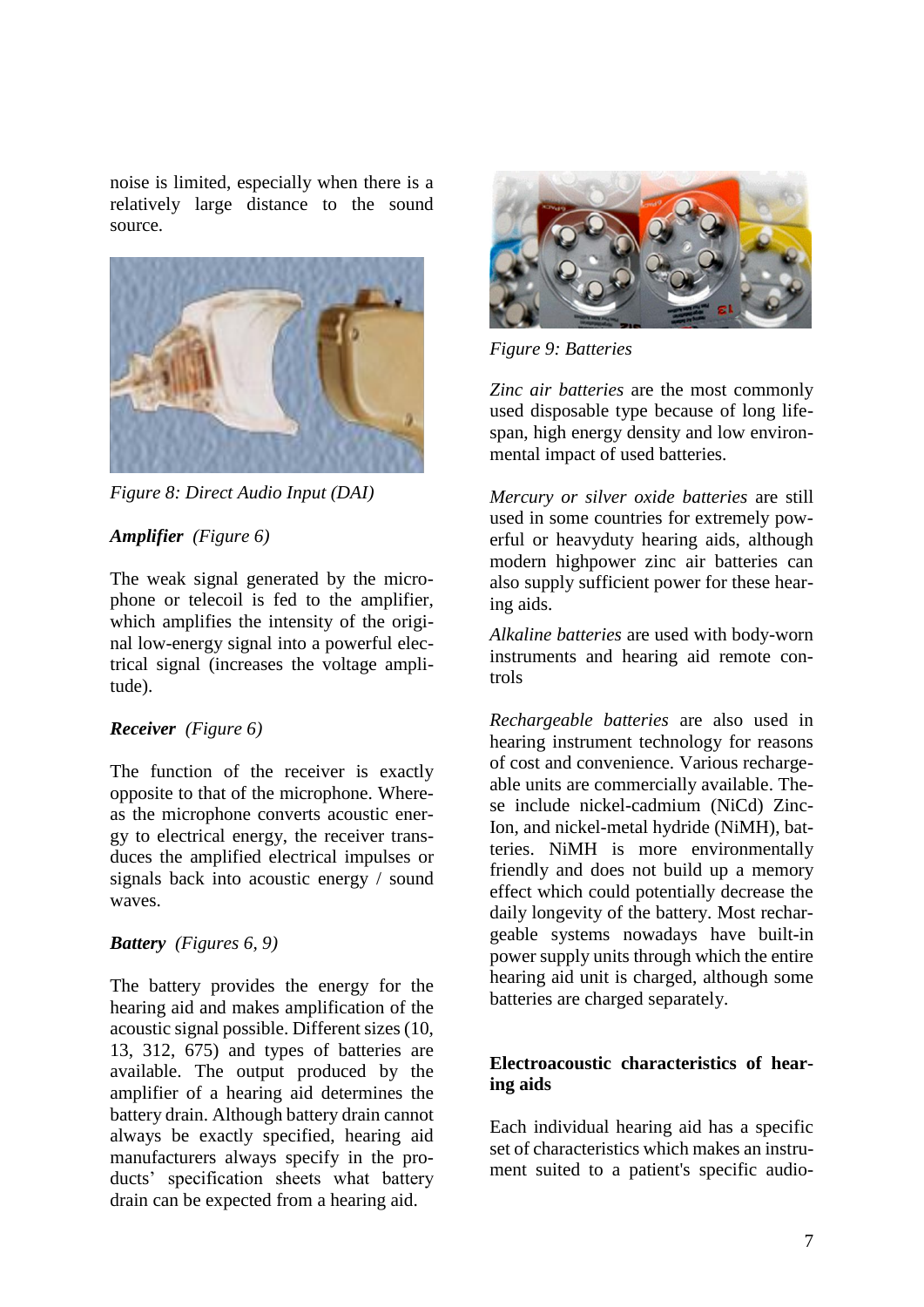gram and personal needs. The most impor- tant of these physical characteristics are:

- Output
- Gain
- Frequency response

# *Output*

Output is often referred to as the maximum power output (MPO) on hearing aid specification sheets. The MPO is also known as the SSPL (Saturation Sound Pressure Level). Output is expressed as a number that is within the applicable measurement standard *e.g.* ANSI or IEC Standards. The output of a hearing aid can be thought of as the ceiling up to which the hearing aid provides amplification. Amplification beyond this point is not possible due to output limiting systems such as peak clipping (older hearing aid technology) or compression (newer technology) coming into effect when the gain of the hearing aid reaches this point.

Selecting appropriate output is a requirement for a proper fit. The output of a hearing aid should not exceed a patient's *Loudness Discomfort Level (LDL)* or *Uncomfortable Loudness Level (UCL)*. Therefore, the MPO of a hearing aid is usually based on this score.

# *Gain*

The number of dBs by which the output level of a device exceeds the input level is known as the gain that the hearing instrument provides ("dynamic range" of the hearing aid). The person fitting the hearing aid should select the appropriate gain by selecting the appropriate prescriptive fitting strategy. Typically, the goal is to provide enough gain to make normal conversational speech easy and comfortable to hear. Selecting the correct amount of gain for a hearing loss is not as straightforward as output.

Any gain calculating approach or prescriptive fitting strategy may be used, but always remember that the gain number represents 2cc coupler measurements and not insertion gain. A 2cc coupler refers to a sound chamber and serves as a substitute for the ear canal, providing a standard-sized cavity into which the amplification produced by the hearing aid is directed, and is a mechanical way to attach a microphone to the hearing aid. The coupler measures the inter-comparison of the hearing aids.

# *Frequency response*

Frequency response is the output or gain curve produced by the acoustical 2cc coupler when the input signal is a sinus sweep with constant amplitude. It presents gain in terms of frequency in a curve form. In other words, this curve reflects the hearing aid's amplification abilities at different frequencies. This can be adjusted by the hearing aid fitter to set the hearing aid's gain at specific frequencies to match the patient's audiogram and needs.

# **Sound Delivery Systems**

A sound delivery system couples the hearing aid to the patient's ear, and delivers the sound to the ear. The three types of sound delivery systems are:

- 1. Earmould
- 2. Slimtube and dome/slimtip
- 3. Shell

# *1. Earmould*

An earmould is an individually fabricated ear insert that is coupled with the *Behind the Ear component* (BTE), and channels the sound produced by the BTE, via the ear canal to the eardrum. Several earmould types/styles are available to which many different modifications are possible to make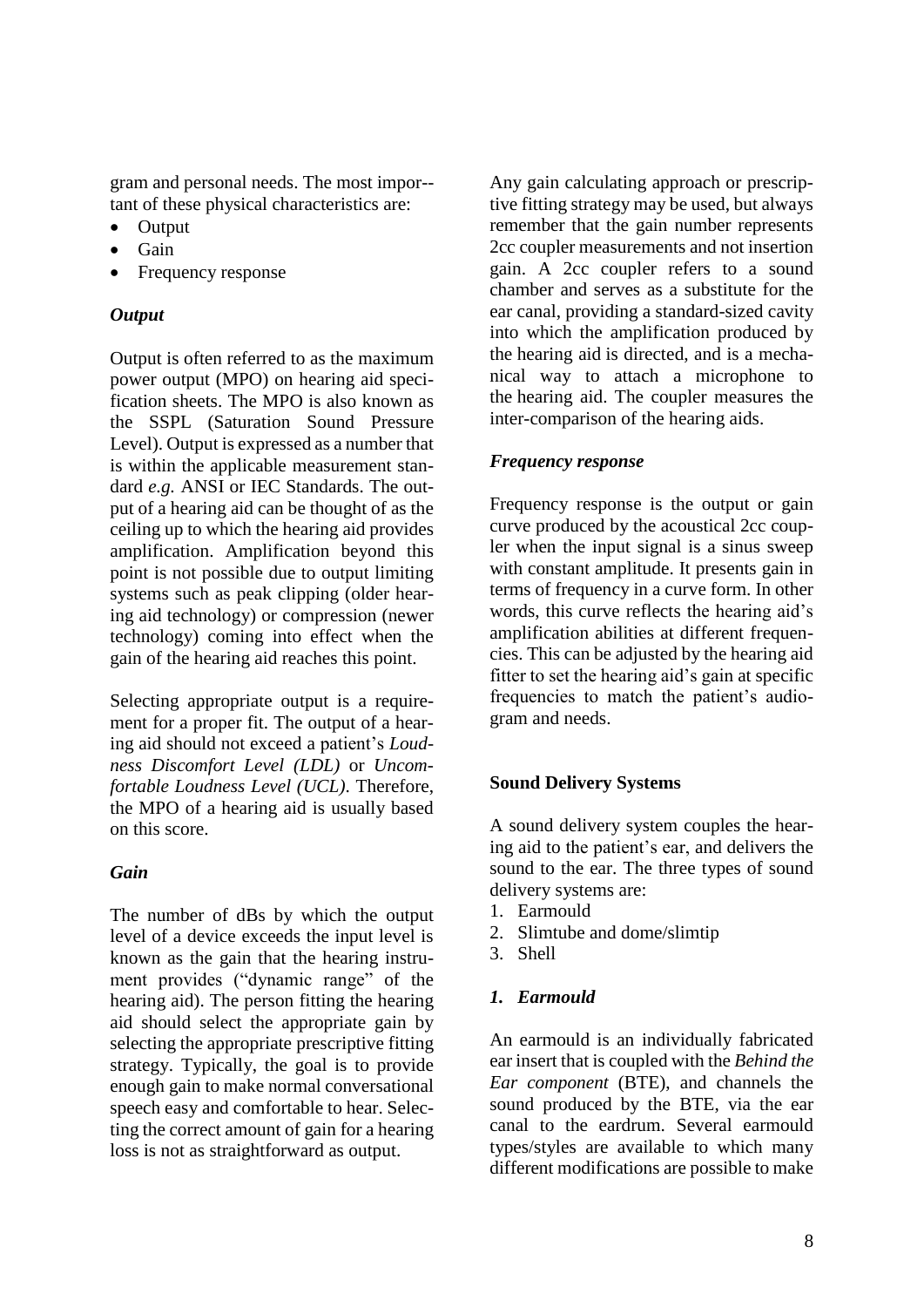the earmould best suited to a specific patient or a specific type of hearing loss.

For an earmould to be optimal it must

- Keep the hearing aid in the ear
- Retain the BTE component on the outer ear
- Provide a good acoustic seal to prevent acoustic feedback
- Appropriately modify gain, frequency response and output of the hearing aid
- Be comfortable to wear for extended periods of time
- Be cosmetically acceptable

The shape and style of the earmould is influenced by the

- Type and configuration of hearing loss (audiogram)
- Type of hearing aid prescribed
- Individual anatomy of the ear canal outer ear
- Impression taken (technique and impression material used)

When deciding on an earmould, the following parameters must be considered

- Earmould material
- Earmould style
- Canal length
- Ventilation tubing (venting)
- Special modifications

*Earmould material:* Three types of material can be used for earmoulds, namely acrylic, silicone and Egger/Dreve

- *Acrylic:* Most commonly used for earmoulds. Used for most patients and hearing losses, except infants and young children and profound hearing loss
- *Silicone:* Provides a soft earmould. Used for infants and young children, profound hearing loss and sometimes for the elderly
- *Egger/Dreve:* Is a hypoallergenic material, and is available in both acrylic and silicone

*Earmould style:* The style/type of earmould is determined by the audiogram, especially the low frequency thresholds (125- 1000Hz). The more severe the hearing loss is in the low frequencies, the less open the earmould should be. For <60dB HL in the low frequencies, a skeleton mould *(Figure 10)* can be considered. Skeleton moulds are usually more comfortable and cosmetically more appealing. Hearing losses >60dB HL in the low frequencies require a full concha mould to better seal the ear and to prevent feedback.



*Figure 10: Skeleton earmould* 

*Canal length:* Canal lengths are defined as long (16-22mm); medium (12mm); and short (6mm). Short canals favour high frequencies and provide gain for speech intelligibility. Longer canals favour low and mid-frequencies which provide overall gain in acoustic energy. Although it may be less comfortable, it provides a better seal for a more severe loss.

*Venting:* It becomes necessary to vent an earmould when low frequency thresholds are normal or near-normal. The wider the vent, the less risk there is of occlusion problems. A larger vent also allows for more low frequency sounds to escape, thus improving comfort for someone with normal low frequency thresholds. More severe losses need the low frequencies to be amplified, and there is also a risk of feedback. Therefore, a smaller vent or even no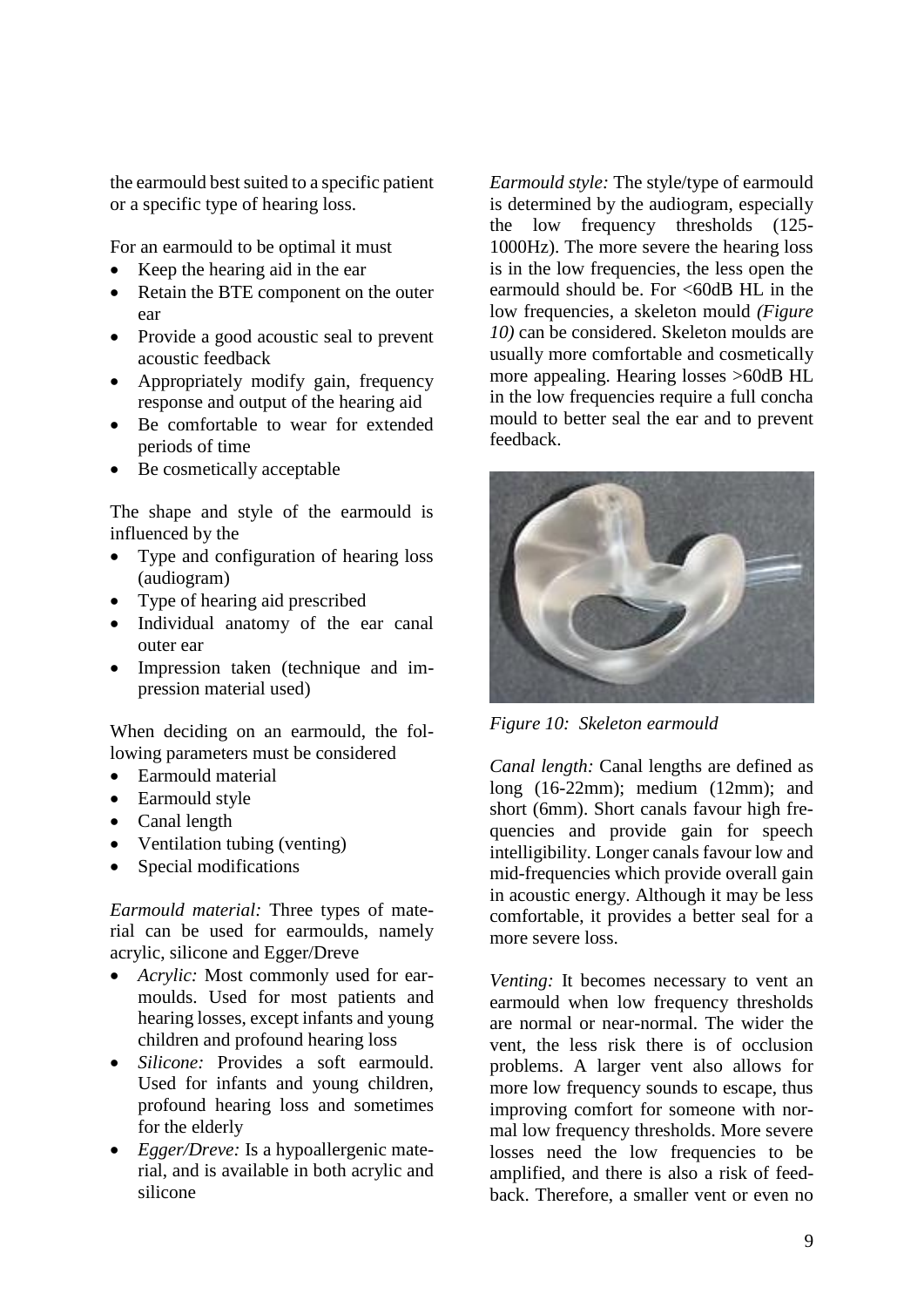vent is better for more severe hearing losses. Vent sizes differ for each hearing aid manufacturer, but in general, vent sizes may be classified as:

- Large (3.0mm): for low frequency thresholds between 0 and 30dB
- Medium (2.5mm): for low frequency thresholds between 30 and 40dB
- Small (1.3mm): for low frequency thresholds between 40 and 60dB
- Comfort (0.8mm): for low frequency thresholds between 60 and 70dB

*Tubing:* Acoustically, the inner diameter of earmould tubing has a significant effect on sound transmission. Smaller diameter tubing can be used to reduce average saturation output and gain mid- and high frequencies, and is commonly used for mildto-severe hearing losses. The wider the inner diameter of the tubing the more gain is achieved and the less risk there is for feedback, which is therefore ideal for more severe hearing loss. The most common tubing sizes used are:

- Paediatric/Small: Infants, and young children
- Medium/Thick: Most hearing losses and populations
- Thicker: Profound hearing loss

*Special modifications:* To achieve additional gain at certain frequencies, *Libby Horn* or *Cavity* earmould modifications can be considered *(Figure 11)*.



*Figure 11: Libby Horn and Cavity modifications*

With a *Libby Horn* modification, there is a gradual increase in the diameter of the canal portion of the earmould which provides more amplification over the whole frequency range. With a *cavity* modification, there is a sudden increase in diameter which gives more high frequency amplification.

#### *2. Slim tube and dome/slim tips*

Slim tubes and domes are used with open fitting hearing aids such as open canal and receiver-in-the-canal (RIC) hearing aids. These hearing aids do not have tone hooks or traditional earmoulds. Instead of a tone hook, a slim tube is attached to the hearing aid. A dome is fitted at the end of the slim tube to secure the slim tube in the ear canal. In the case of a RIC, the dome is fitted over the receiver at the end of the slim tube. If extra gain is required in the lower frequencies, a slim tip instead of a dome can be fitted to the slim tube. Occlusion is not a problem with open fittings.

*Slim tubes and domes (Figure 12):* Domes can be open or closed domes for both open canal or RIC hearing aids. *When to do open fittings?* Open fittings are indicated for adults with mild-moderate sloping hearing losses, but not for children or the elderly.

*Select slim tubes and open domes when:*  Normal low frequencies, and sloping high frequency hearing loss from 1000Hz*.*

*Select slim tubes and closed domes when:* Low frequency thresholds are between 20 and 40dB and for sloping high frequency hearing loss from 1000Hz *(Figure 13).*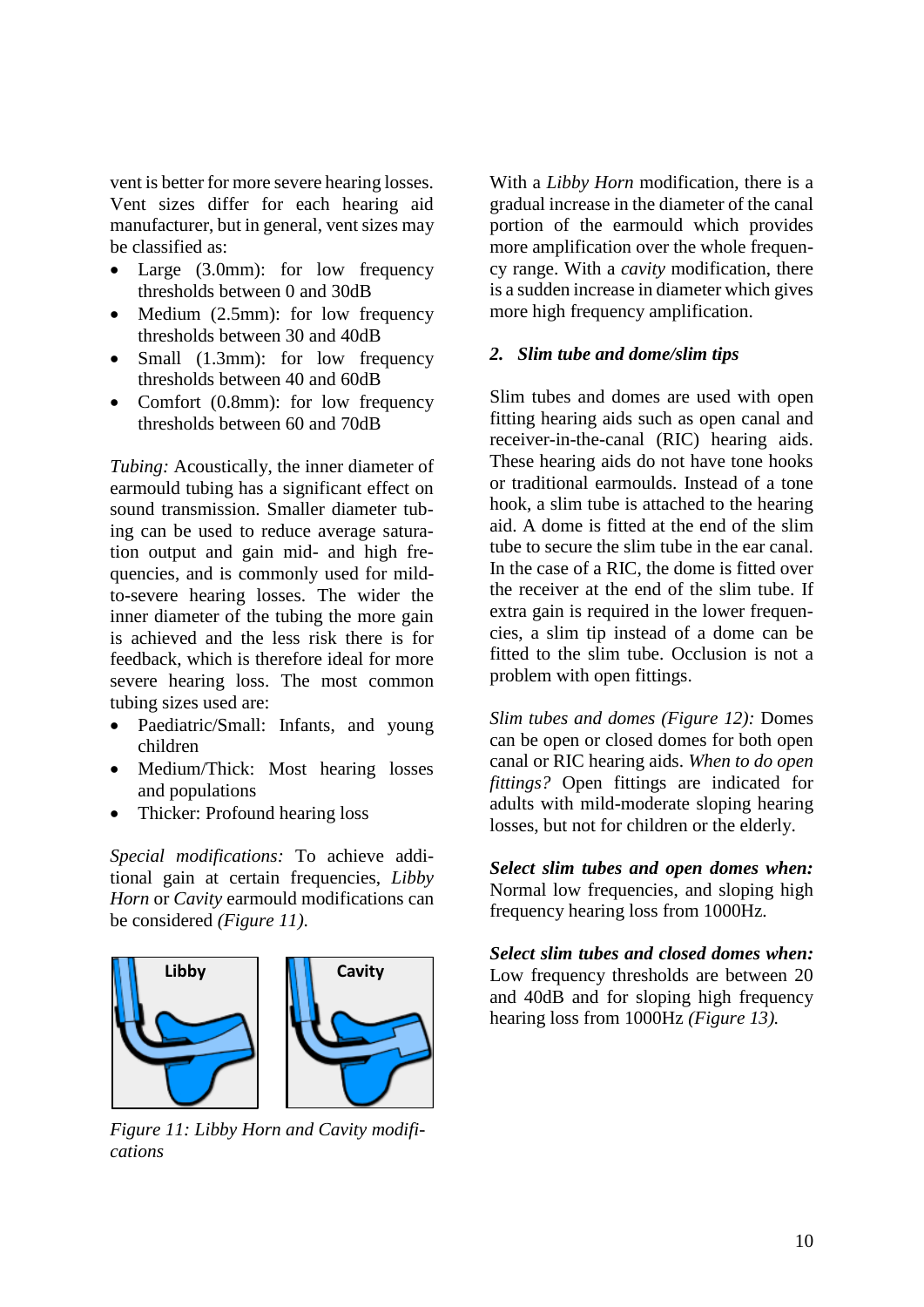

*Figure 12: Slim tubes and domes*



*Figure 13. Audiogram specifications for slim tube fitting*

*Slim tubes and slim tips:* A slim tip is an acrylic tip that is custom made from an ear mould impression to fit over the slim tube of open canal or the receiver of RIC hearing aids. It provides a larger fitting range than conventional domes. Acoustic parameters of slim tips as they fit into the ear canal are defined similarly to that of full ear moulds and are therefore no longer considered an open fitting, even though they are used with slim tubes attached to open-fit or RIC hearing aids. Venting might also be necessary (large vent when low frequency thresholds are 20 - 40dB and a medium vent when low frequency thresholds are between 40 and 60dB). *Use slim tube and slim tips when low frequency thresholds are between 20 and 60dB and for sloping high frequency hearing loss from 1000Hz.*

### *3. Shell*

The shell is the housing or 'ear mould' *of a custom-made hearing aid (Figure 14)*. The hearing aid and shell are one piece that is made to fit a specific ear. The style of the shell *i.e. Completely in canal (CIC) hearing aid*, *In the Canal (ITC)*, or *In the Ear (ITE) hearing aids (Figure 14)* depend on the strength of the custom-made hearing aid, the patient's needs and the ear anatomy.



*Figure 14: Completely in the Canal (CIC) and In The Canal (ITC), and In the Ear (ITE) hearing aids*

Vents are selected using the same principles as for BTE earmoulds. However, a differrent principle applies for choosing the canal length of the shell. If the low frequency thresholds in the audiogram are >60dB, select a long canal length as this prevents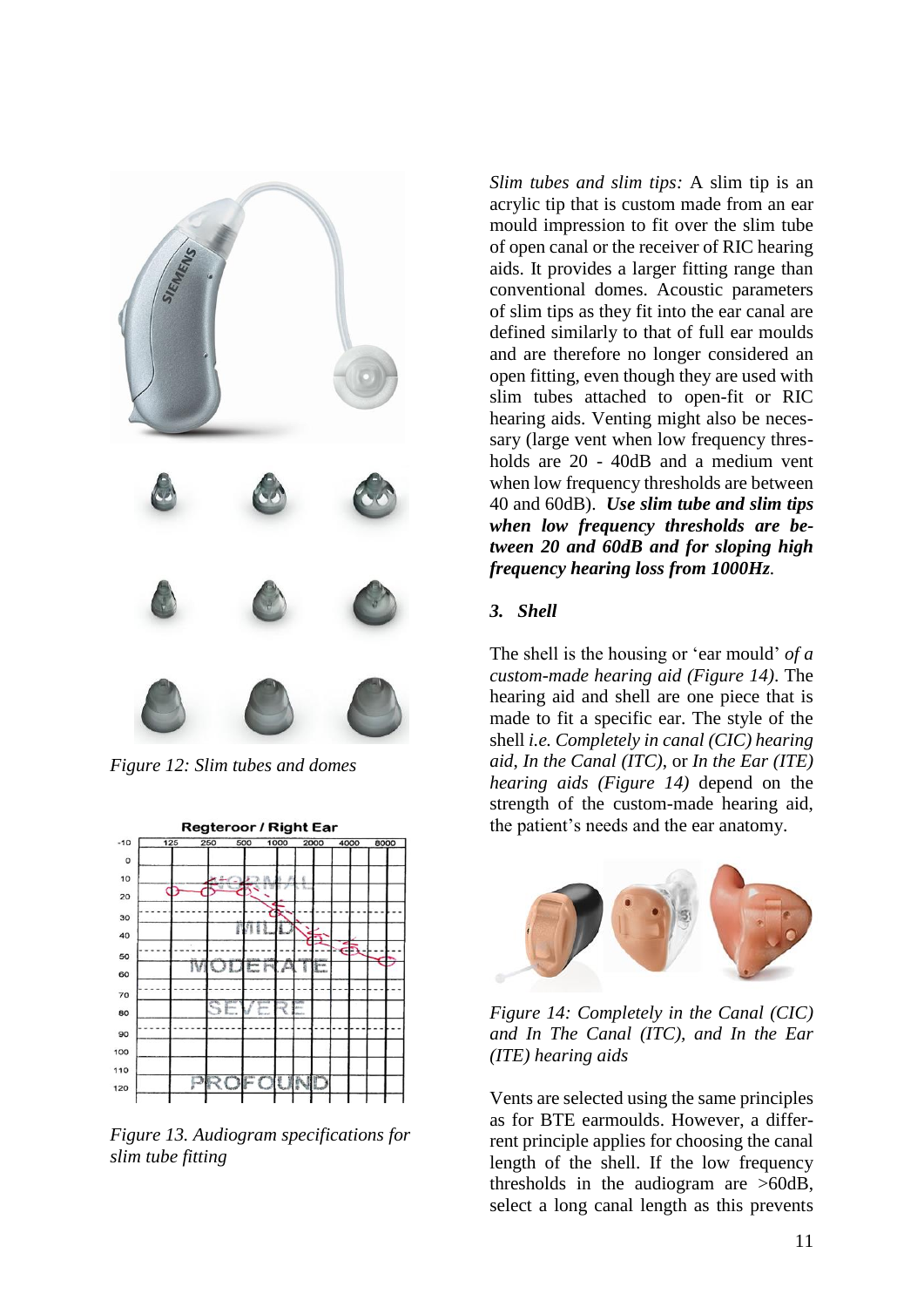occlusion, as the canal of the hearing aid reaches the bony portion of the ear canal and reduces the occlusion effect. Choose a medium canal length when the low frequency thresholds are <60dB.

### **Types of Non-Invasive Hearing Devices**

Hearing devices are classified as *noninvasive* and *invasive* hearing devices.

### *Non-invasive hearing devices are:*

- 1. Body worn hearing aid
- 2. Behind-the-ear (BTE) hearing aid
- 3. Custom-made hearing aid *(Figure 14)*
- 4. Open-fitting hearing aid (Open canal/ RIC)
- 5. Bone conduction hearing aid
- 6. CROS and BiCROS hearing aid

### *1. Body worn hearing aid (Figure 15)*

All the hearing aid components (microphone, battery, amplifier and telecoil) are contained in a large unit which is worn on the body from which leads an electric cord to the receiver worn in a custom earmould (through a ring-clip attachment).

Body worn hearing aids are generally used for severe-to-profound hearing losses. However, they are seldom fitted nowadays. They might still be available in some developing countries, because of their robustness and because parts can more easily be replaced by the clinician.

*Advantages:* Body worn hearing aids provide more amplification than other hearing aids because the receiver is separated from the hearing aid by a cord. This reduces the risk of feedback, permitting more power to be utilised. The ear "probes" are available in standard sizes and are not customised. These aids are rugged, they use commonly available AA-size cells, or can used rechargeable batteries. In addition, the large controls are easy to handle for the very young/ old or the manually/visually disabled.

*Disadvantages:* Not commonly used, so repairs, clinician support and service can take longer. Cosmetically not good. The cord to the receiver is vulnerable. Very little amplification over 2500Hz, resulting in poor speech discrimination. "Clothes rub" noise. Unnatural microphone position.

*2. Behind-the-ear (BTE) hearing aid (Figure 16)*



*Figure 15: Body-worn hearing aid* 



*Figure 16: Example of a Behind-the-ear (BTE) hearing aid*

The body/housing aid fits behind the pinna, and sound is conducted to the ear canal via a plastic tube connected to an earmould.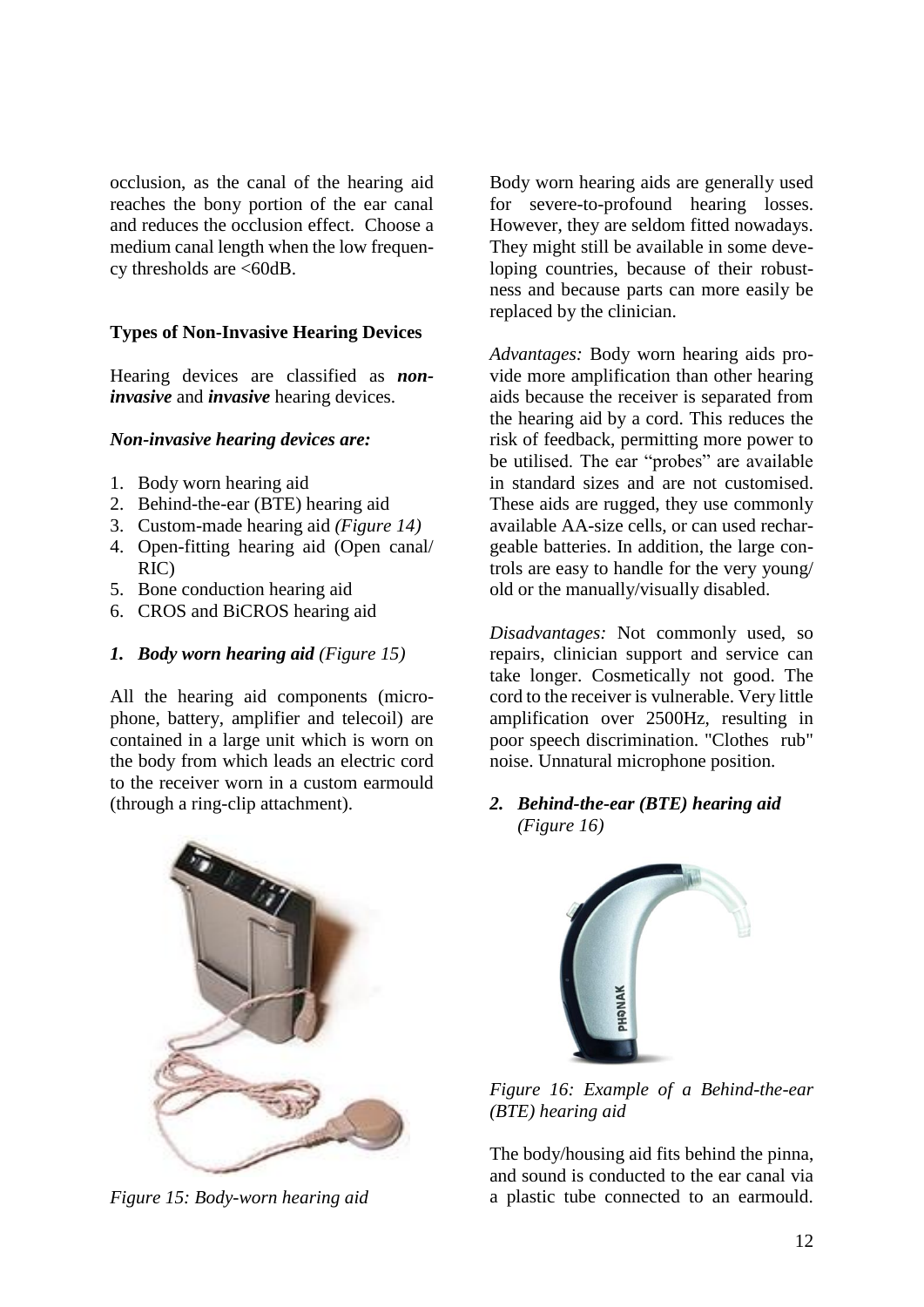BTE's are widely used and can be fitted for the majority of hearing losses.

*Advantages:* Cosmetically acceptable, robust, convenient, easy-to-handle, facilitates earmould hygiene. Wide variety of performance modifications possible by dispenser. Powerful amplification possible. Earmould modifications relatively easy. Provides access to auxiliary/educational equipment through audio input**.**

*Disadvantages:* Cosmetically less acceptable to some users. Fitting problems for some spectacle users and small/flat pinnae. Earmould tubing produces resonant peaks.

### *3. Custom-made hearing aids*

These hearing aids are custom-made for each patient and are commonly used. Types of custom-made hearing aids include: *Inthe-ear (ITE), In-the-canal (ITC)* and *Completely-in-the-Canal (CIC) (Figure 17)*



*Figure 17: CIC, ITC and ITE custom-made hearing aids*

The entire hearing aid is built into a custommoulded shell, which either fits into the entrance of the ear (ITC), fills the concha (ITE) or fits completely into the canal (CIC). A variation of the concha model is the *"semi-concha"* or *"half concha"* model, in which the helix part (or most of it), is removed. A variation of the CIC model is the *"canal small"* (CS) or *"mini canal"* model, which is slightly bigger than the CIC, but smaller than the ITC. Unlike the CIC model, the CS model has room for user-operated controls. Canal type custommade hearing aids, especially in their CIC

format are the smallest type of hearing aid available. Currently an ever-smaller size custom-made hearing aid is available, namely the *Invisible-in-the-canal* (IIC) hearing aid. These are deep-fitting hearing aids which assist with relieving the occlusion effect experienced by patients with normal or near-normal low frequency thresholds.

Custom-made hearing aids are suited to a variety of hearing losses, but the more severe the hearing loss, the larger the circuit and battery required and thus the larger the hearing aid needs to be.

*Advantages:* Cosmetically appealing. Preserves the pinna-effect. Receiver output closer to the eardrum. Improved high frequency amplification resulting in better speech discrimination. Better hearing in noisy surroundings. Better resonance at 2000Hz. Facilitates telephone use.

*Disadvantages:* Less robust than the BTE – not suitable for users with dexterity/fine motor problems. Shorter life expectancy because of exposure to cerumen and moisture in the ear canal. Limited shell alterations are possible (especially CIC). Smaller custom-made hearing aids can be limited in their amplification, receiver output and battery life (smaller battery size). Occlusion effect can occur. Custom fitting often requires reshelling, because of changes in the ear canal size (especially with elderly clients). Not suitable for profound hearing loss.

# *4. Open-fitting hearing aids (Open canal/ RIC)*

### *a. Open canal hearing aids*

The open canal hearing aid keeps the ear canal open so that normal low frequency thresholds (which are found with sloping hearing losses) are not ampli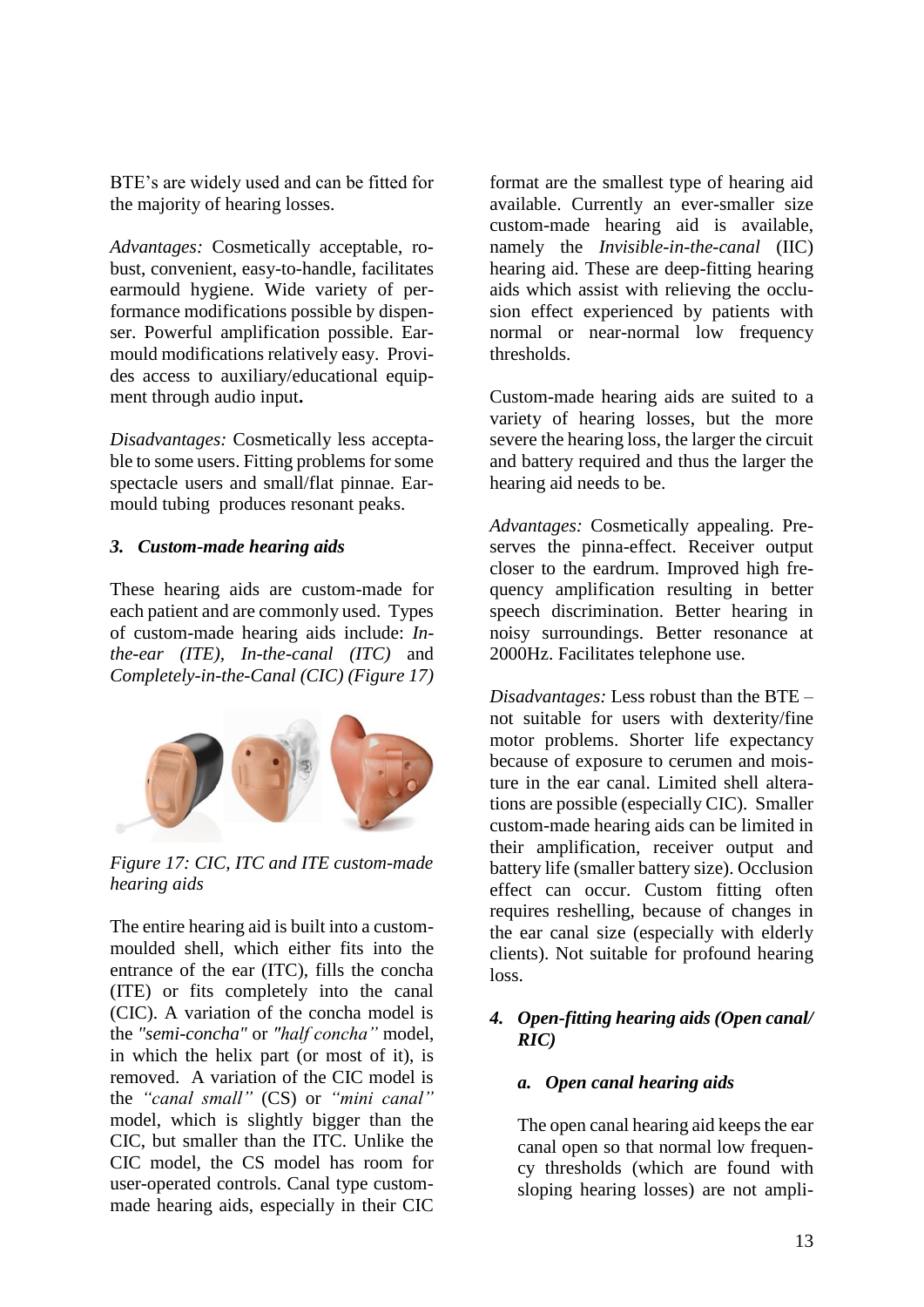fied by an earmould occluding the ear canal. It is commonly used for mildmoderate sloping hearing losses. It's a type of BTE, but doesn't use an earmould. It has a thin tube coming from the BTE, ending in an ear tip that is affixed in the ear canal *(Figure 18).*



*Figure 18: Open canal hearing aid*

*Advantages:* Cosmetically more discreet than traditional BTE. Less occlusion due to less sound pressure SPL at low frequencies in the ear canal. Ear's natural resonance is maintained, therefore little insertion loss occurs. Improved high frequency amplification. Standard tube and tip sizes, thus less time spent on making and modifying earmould. Facilitates telephone use.

*Disadvantages:* Not suitable for all hearing losses (not appropriate for losses larger than moderate and lower frequency ranges). Feedback may be a bigger problem than with traditional BTE. Thin tube very small – not suitable for users with dexterity problems. Not suitable for people who struggle in noisy situations (open ear canal lets in noise).

### *b. Receiver-in-the-canal (RIC) hearing aids (Figure 19)*

RIC hearing aids are commonly used. The core components are mounted in the BTE housing, but the receiver is mounted on a soft tip or in a custom shell and is inserted via thin tubing into the ear canal. This thin tube contains wires that connect the BTE and "in the ear" (ITE) parts. It is also an openfitting hearing aid, keeping the ear canal open, and is therefore suitable for mildmoderate sloping hearing losses.



*Figure 19: Receiver-in-the-canal hearing aids*

*Advantages:* Using an external receiver saves space in the BTE housing; thus, the hearing aid can be reduced in size. Less occlusion due to less SPL at the low frequencies in the ear canal. Ear canal's natural resonance is maintained, thus little insertion loss occurs. Improved high frequency amplification. Standard tubes and tip sizes, thus less time spent on making or modifying an ear- mould. Facilitates telephone use.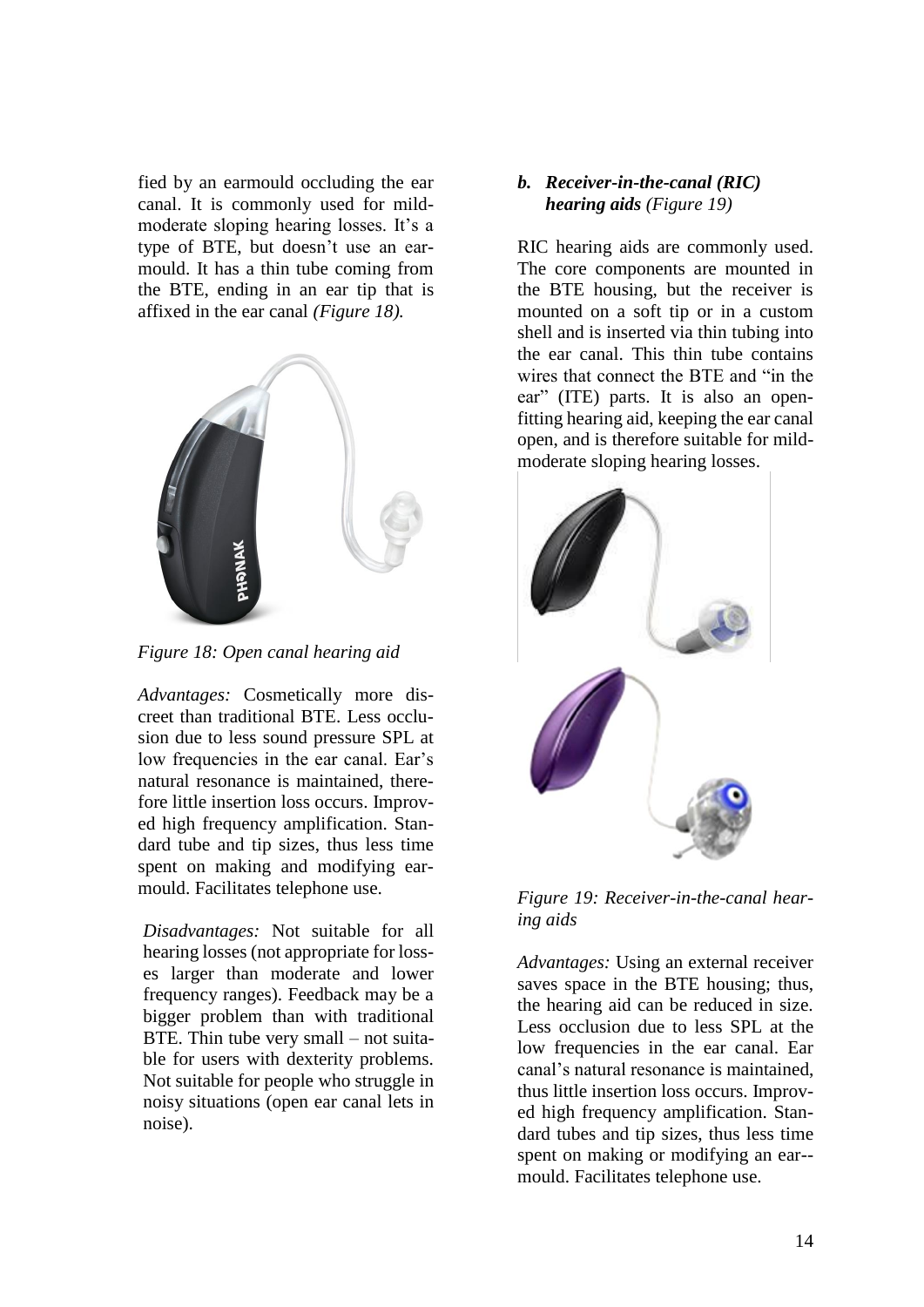*Disadvantages:* Not suited to all hearing losses; not appropriate for losses larger than moderate and for lower frequency ranges. Feedback may be a bigger problem than with traditional BTEs. Receiver and thin tube very small and not suitable for users with dexterity problems. External receiver is placed directly in the ear canal, exposing it to cerumen and moisture in the ear canal. Receiver and wires are handled daily, and these components are sometimes quite fragile and can easily be pulled apart. Not suitable for people who struggle in noisy situations as the open ear canal lets in noise.

### *5. Bone conduction hearing aids*

A bone vibrator (receiver) is held in place on the mastoid bone behind the pinna by a headband or soft band (for children) providing adequate tension *(Figure 20)*. It is either connected to a BTE or body-worn hearing aid.



*Figure 20: Bone conduction aid*

Bone conduction hearing aids are suitable for individuals that are not candidates for traditional BTE or custom-made hearing

aids *e.g.* with atretic ears and/or chronically infected ears. However, they are not that commonly used, as nowadays a candidate for a bone conduction hearing aid will rather be considered for a Bone-Anchored Hearing Aid (BAHA), whether it is through implantation or on softband (see Chapter [on BAHA´s\)](https://vula.uct.ac.za/access/content/group/27b5cb1b-1b65-4280-9437-a9898ddd4c40/Bone%20anchored%20hearing%20implants%20_aids_%20_BAHI_%20_BAHA_.pdf).

*Advantages:* Useful for conductive losses with good residual sensorineural hearing (when surgery is ruled out). Earmoulds not necessary (ideal for chronically infected ears and deformities such as partial or total atresia). Can be used for trial periods to determine candidacy for BAHA.

*Disadvantages:* Not commonly used, therefore repairs, clinician support and service can take longer. Cosmetically unacceptable. Headband often uncomfortable and painful when wearing for long periods. High frequency amplification not optimal.

### *6. CROS and BiCROS hearing aids (Figure 21)*

*Contralateral routing of signals (CROS)* applications are used for unilateral hearing losses or single-sided deafness (SSD). The microphone (empty hearing aid case) is mounted on the side having the more severe hearing loss. The amplifier and receiver are mounted on the other ear (ear with normal hearing/mild hearing loss). The unit is placed behind or inside the poorer ear, and picks up sound and transmits it either via a cord or wirelessly to the better ear. The hearing in the good ear remains natural and completely unaffected.

*Bilateral contralateral routing of signals (BiCROS)* applications are used for asymmetrical hearing losses, such as a moderate hearing loss in one ear and a severe-toprofound hearing loss in the other. One unit with a microphone, amplifier and receiver and one unit with a microphone only are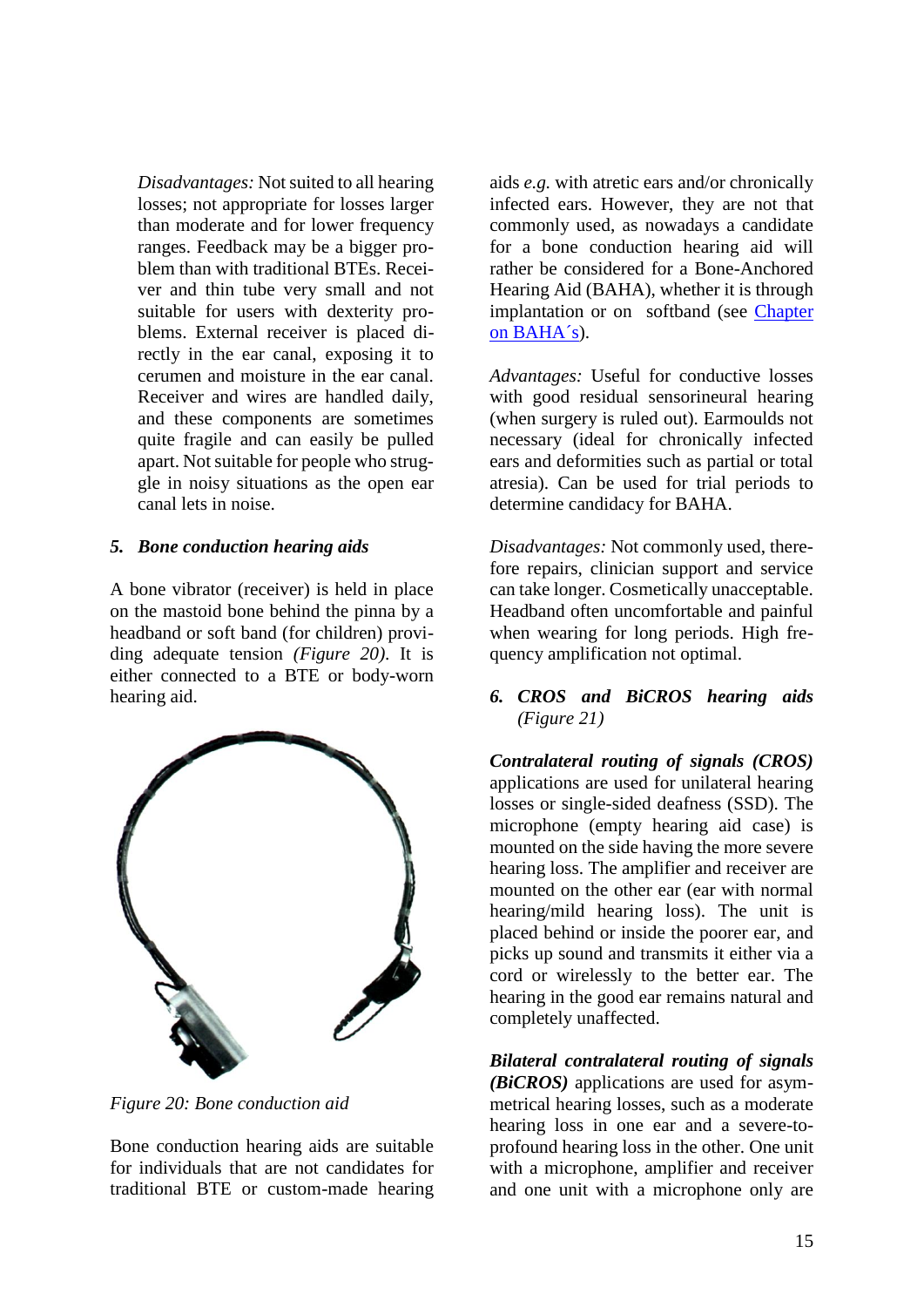used to provide the user with an amplified signal from both sides. The unit with only the microphone is mounted on the poorer ear, while the unit with the microphone, amplifier and receiver is mounted on the ear with the moderate hearing loss. The unit placed behind or inside the poorer ear picks up sound and transmits it either via a cord or wirelessly to the better ear. At the same time, the hearing aid on the better ear also serves as an amplifier improving hearing in that ear.



*Figure 21: CROS and BiCROS*

### **Controls and Functions of Hearing Aids**

Sound delivered from a hearing aid can be controlled by adjusting controls which are set to *determine the output, gain and frequency range* that is effectively amplified. A substantial part of this adjustment is performed by the hearing aid fitter when

fitting the hearing aid; these settings cannot be changed by the user. Some of the controls *e.g.* the volume control can be set by hand and thus be adjusted at the user's discretion.

The controls and functions are presented under the headings:

- 1. User operated controls
- 2. Dispenser operated controls

### *1. User operated controls*

### *Volume control (VC) (Figure 22)*

The VC can be analogue (round wheel) or digital (soft button or toggle). The patient uses the VC to set the hearing aid's volume in different listening environments or in accordance with personal preferences. However, not all hearing aids have a VC. The smaller the hearing aid, the less space is available for controls such as a VC. Hearing aids without a VC are usually equipped with preset automatic gain control (set by clinician during initial programming of hearing aid) that adjusts the volume automatically according to the incoming sound signal.

### *On/off switch*

In older hearing aids, this is a tiny switch, mounted on the (BTE) hearing aid case – usually this is the M-T-O (Microphone-Telecoil-Off) switch found on the BTE hearing aid case. Newer generation hearing aids have the on/off switch integrated into the battery compartment. In other words, the hearing aid is switched on or off by opening or closing the battery door. If the hearing aid is equipped with a digital toggle, the toggle can also be programmed by the clinician to act as the on/off switch of the hearing aid, should the patient not prefer to use the toggle in another capacity *e.g.* as a VC or program selection switch.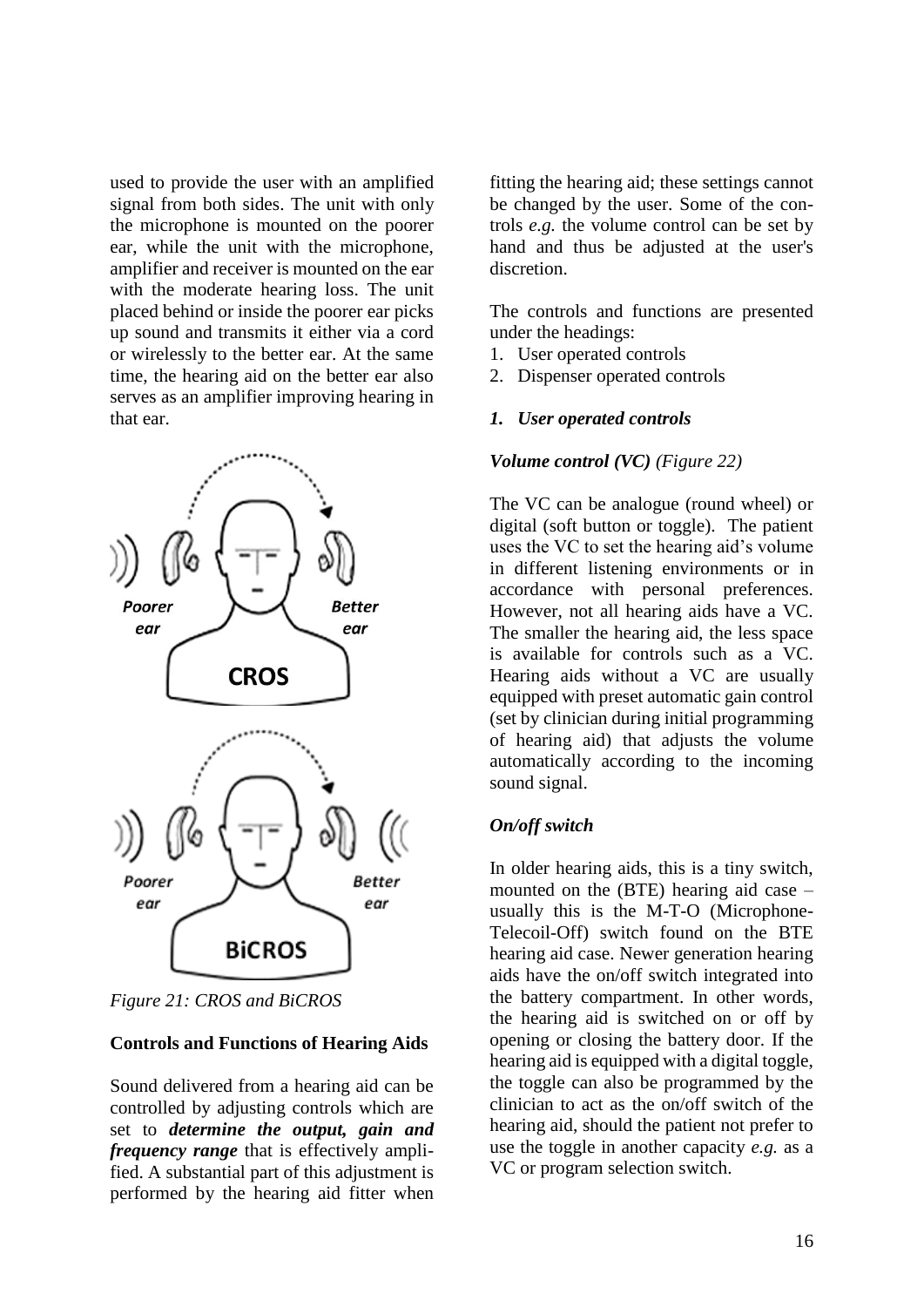

*Figure 22: Volume (VC) and program selection control (PS) of Behind-the-ear (BTE) and Custom-made hearing aids*

### *Microphone-telecoil (M-T) switch*

This is also known as the M-T-O switch. The microphone function is usually used, enabling the hearing aid to receive the signal from the microphone. Whenever the M-T switch is in the *T-position*, the hearing aid receives the signal from a magnetic loop system (as used in some theatres, cinemas and churches). When the hearing aid is in the T-position, the microphone is usually disabled. However, some hearing aids have an *M-T option* where the microphone is enabled (either 25 or 50%) while the hearing aid is in the T-position (in digital hearing aids, the clinician can set the M-T function as such *e.g*. mT / MT). In this way

the user can follow a conversation on the telephone via the telecoil, while still hearing others around him/her speak, the door bell or other important environmental noises.

With recent advances in hearing aids, the M-T-O switch has become outdated. The M-T switch is nowadays incorporated in dedicated programmes on hearing aids. Should a patient be in an environment where they can utilise the telecoil function, they can simply switch to that particular programme where the telecoil is activated. With newer generation hearing aids, should the telecoil function of the hearing aid be activated, the hearing aid will recognise if it is within a magnetic loop system and automatically switch to telecoil mode.

# *Program selection switch (Figure 22)*

Certain multi-program hearing aids have a program selection button. This enables the user to select certain programmes according to their listing environment or preferences. These programmes are pre-set by the clinician and contain different combinations of acoustic parameter settings. These programmes can provide optimum listening for a particular user in specific listening situations.

# *Remote control (Figure 23)*

In some cases, hearing aids have a remote control whereby the user can select either the volume or different programmes for various listening conditions. The transmission pathway from the remote control to the hearing aid is either based on infrared light, ultrasonic sound, radio waves or Bluetooth. By controlling the hearing aid with a remote control, a smaller and cosmetically more discreet hearing aid is possible. Also, patients with dexterity and visual problems are given access to larger controls. Some remote controls with screens can provide additional information to the user, such as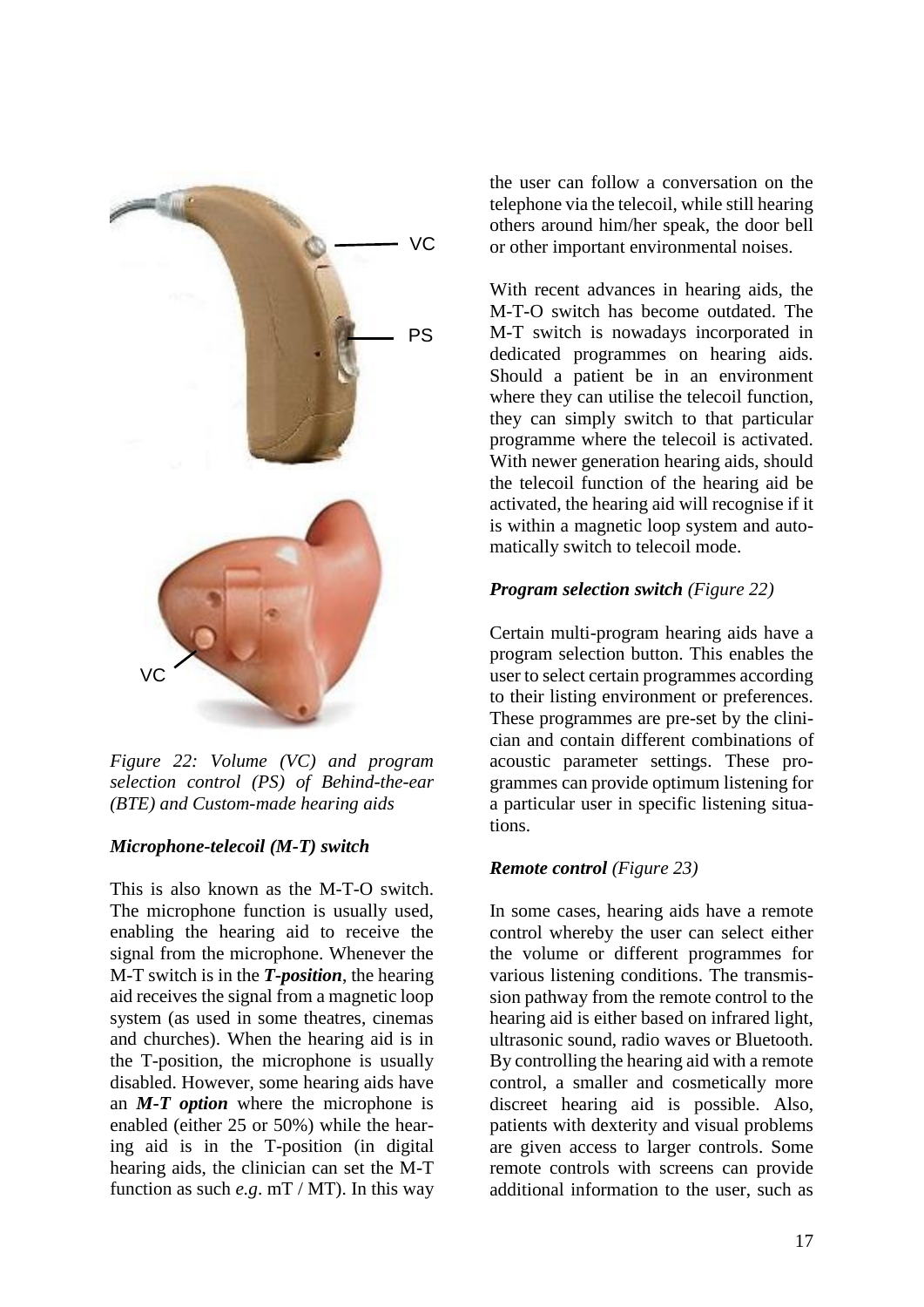battery status, current program selected and VC position. Recently hearing aid manufacturers have made available smartphone applications which can be downloaded on cellular telephones with which hearing aid settings can be adjusted.



*Figure 23: Examples of remote controls* 

#### *2. Dispenser operated controls*

Most hearing aids have switches, trimmers and/or computer-operated digital memories which can be used by the service provider to adjust the hearing aid for the individual hearing loss. These controls are used to set the maximum output, to pre-set gain, compression (automatic gain control) and amplification of low or high tones. Dispenser operated controls include the following:

- Preset gain control
- Filters
- Peak clipping (PC)
- Output control
- Automatic gain control
- Wide dynamic range compression

#### *Preset gain control*

The preset gain is adjusted to a position to give the user the most suitable operating range for the volume control. It is especially useful in children and for adults who have difficulties when adjusting the volume control. Maximum gain is also limited to avoid feedback (whistling) in more powerful hearing aids. A hearing aid with a preset gain function can be adjusted to reduce the maximum gain by up to 20dB.

In a multiprogram hearing aid the preset gain control can also be used to equalise the balance for different programs. Binaural loudness balance is also created by means of the preset gain control for when the ears have different hearing losses or are fitted with different hearing aid models.

### *Output control*

When used alone, the output control normally introduces some sort of distortion. Therefore, when output control is used to reduce the output of a hearing aid, it is normally used in conjunction with *Automatic Gain Control* (AGC) (see below) to minimise distortion. The combination of these two functions is considered the best way to reduce the output of a hearing aid.

#### *Automatic gain control (AGC) (Figure 24)*



*Figure 24: Automatic gain contol*

This refers to compression. Originally compression was developed as a means to compensate for recruitment, by compressing the large amplitude variation of daily sounds into the more narrow dynamic range of an impaired ear. Compression is often referred to as automatic gain control (AGC), because it changes the gain of the hearing aid as the input intensity changes. AGC automatically adjusts the gain of the hearing aid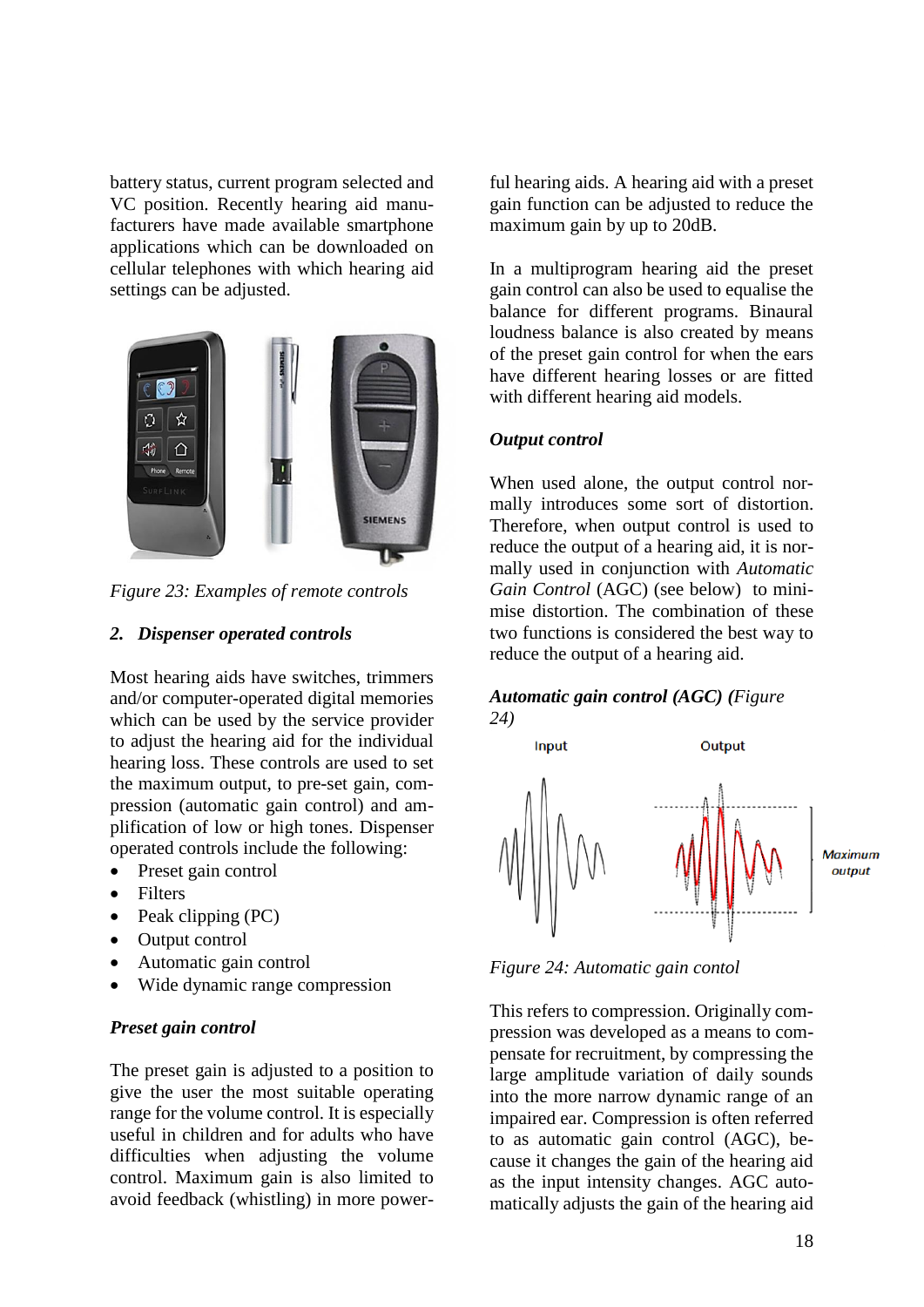to prevent the sound from being too soft or too loud. It is especially implemented in the presence of loud sounds, so that the patient's tolerance for loud sounds is not exceeded. By using compression, the hearing aid user is does not need to reduce gain (and make soft speech sound inaudible) in order to avoid a few intense sound impulses from becoming uncomfortably loud.

Up to a certain point (known as the *kneepoint of the input-output chart*), the gain is linear and an increase of 1dB input would result in a 1dB increase in output *(Figure 2).* Beyond the knee-point, the gain is nonlinear *e.g.* a 1dB increase in input may only result in a 0.5dB increase in output. This would be a compression ratio of 2:1. Compression hearing aids have a variety of compression ratios, as illustrated below.

### *Wide Dynamic Range Compression (WDRC)*

It is often the case that a person with a hearing loss has a faster-than-normal growth of loudness perception. A simple way to slow down the growth in loudness perception is to reduce gain on the instru-ment, as input increases. A hearing aid should provide enough gain so that the least intense "meaningful" sounds, are still audible. Therefore gain reduction should occur immediately above that level. Gain reduction will occur above the point (low compression threshold) at a rate (compression ratio) determined by the comfort level of the hearing impaired ear. With WDRC low level inputs (below 40 to 50dB SPL) are amplified more than high level inputs.

# **Other modern advances in hearing aid technology**

Modern hearing aid technology also introduced other advances in hearing aids. These advances don't necessarily affect the way in

which the incoming signal is processed by the digital hearing aid, although some of these advances may also affect the hearing aid's signal processing. Rather, many of these advances are implemented in hearing aids or hearing aid accessories for the convenience or benefit of the hearing aid user and/or clinician.

# *Open platform*

Traditionally, digital signal processing (DSP) microchips in hearing aids are "hardwired" for a set of signal processing algorithms that are set before the hearing aid leaves the manufacturing facility. With open platform technology, however, the manufacturer or clinician can choose the software to be downloaded to the hearing aid. Should newer software or algorithms *e.g.* updated feedback cancellation algorithms, be available within a specific hearing aid brand, the hearing aid can be updated with the newer software/algorithm, without having to exchange the hearing aid for a newer model. This feature adds flexibility and convenience for clinicians when fitting hearing aids. Some manufacturers, on the other hand, choose to have a closed platform, meaning that if newer software or algorithm updates become available the patient must upgrade the hearing aids to newer models.

### *Rechargeability*

In a technological world that demands plugand-play functionality, the ability to "charge and go" has become a non-negotiable requirement, as it has with modern electronics such as cell phones, laptop computers, tablets, digital cameras and MP3 players. Rechargeability of hearing instruments has therefore become one of the most highly ranked requirements for hearing aid users, because of convenience and flexibility.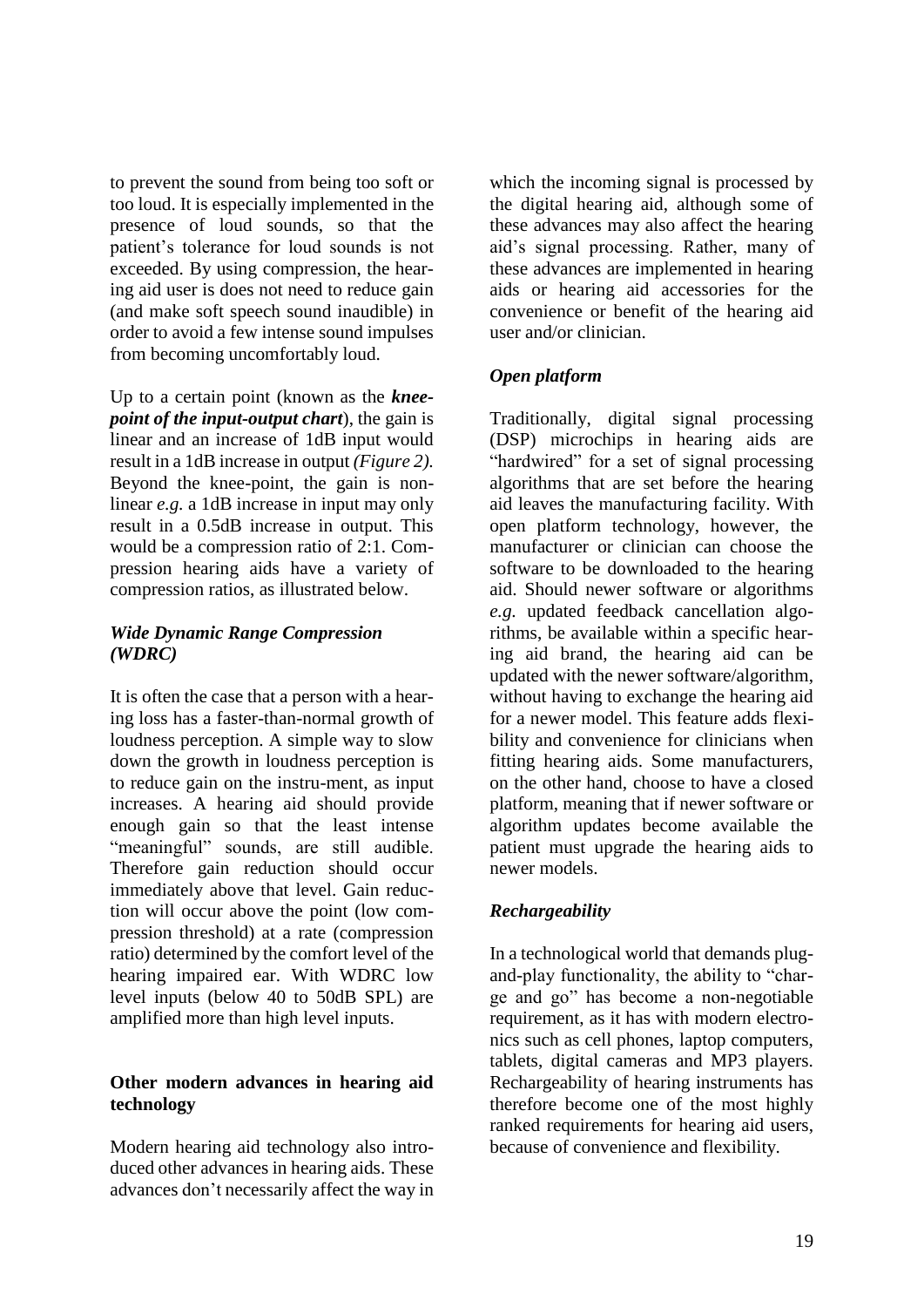Two rechargeable options are currently available:

The first is where the *entire hearing aid is placed in a charging case to recharge the battery (Figure 25)*.



*Figure 25: Example of entire hearing aid unit placed in a charging case to recharge the battery*

The hearing aid unit is typically placed in the charger to be recharged for a few hours overnight, allowing 15 to 18 hours of wear time the next day. The battery in these rechargeable hearing aids can last for up to 5 years, thus saving the hearing aid user the cost of disposable batteries over this time. However, the hearing aid user can still use disposable zinc air batteries in these hearing aids, should they choose to do so. Rechargeable hearing aids have the advantage of freeing people with dexterity problems from the need to change batteries. Other advantages include drying the hearing aid while charging (charging case is a charger and drying kit), as well as protecting the environment from discarded batteries.

Another rechargeable option for hearing aid users, are hearing aids that can operate with *rechargeable batteries*. Only the batteries are recharged and not the entire hearing aid unit. A battery charger is used that can plug into a standard wall outlet, computer or even a car adaptor. Battery chargers are small enough to carry in a handbag or a pocket, making it convenient and travel friendly. An advantage of rechargeable batteries is that hearing aid users can still substitute conventional batteries if they lose or damage the rechargeable batteries. Like the batteries found in rechargeable hearing aid units, rechargeable batteries also offer a greener solution than conventional disposable batteries.

There are also now *solar powered hearing aids* or *solar powered batteries* for hearing aids. Solar powered hearing aids are provided with a case which includes solar cells *(Figure 26)*. Solar batteries are available that last 2-3 years and can be used in 80% of hearing aids on the market today. They can be charged by sunlight, household light, or a cell phone plug.



*Figure 26: Example of a solar powered charger (Solar Ear)*

### *Binaural hearing aid systems*

Binaural hearing aid systems, better known as *ear-to-ear communication* or *e2e*, allow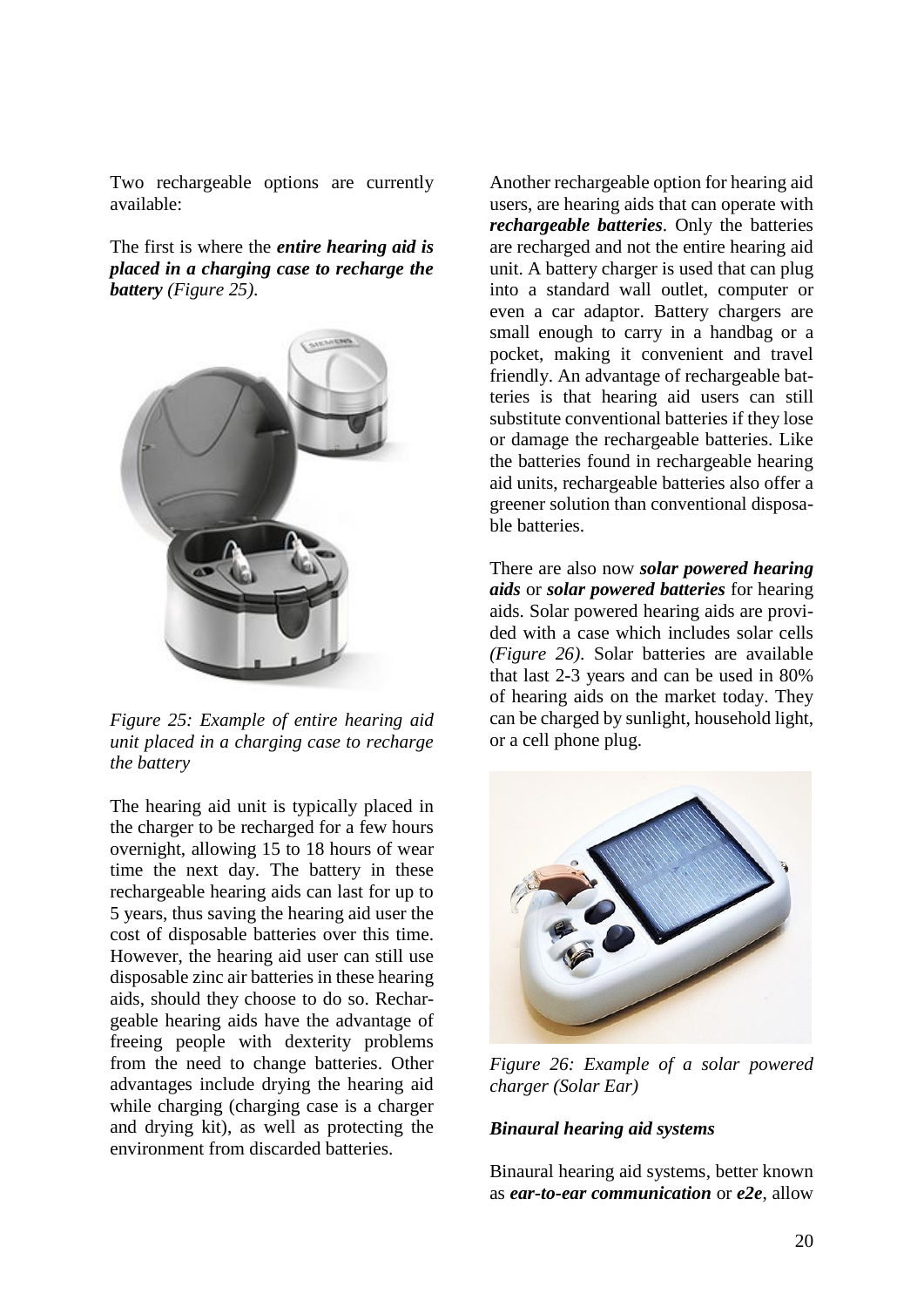real-time cooperation between the left and right hearing aids through a wireless link such as short-range radio waves. The e2e hearing aids analyse sounds in the environment, automatically share information, and switch modes and programs simultaneously when a change in environment is detected. The first binaural hearing aid systems only had e2e control, where a change made in the settings by a remote control or buttons on either hearing aid was simultaneously made to the other hearing aid. Nowadays binaural hearing aid systems have e2e processing, which means that all digital signal processing (DSP) operations, such as compression, noise reduction and directional beamforming happen simultaneously in the left and right hearing aids – thus all functions within the hearing aids are synchronised. A pair of hearing aids can therefore be considered as a single system, rather than two separate hearing aids.

E2e communication helps facilitate binaural hearing. Binaural hearing is hearing with two ears and then constructing one concept of what has been heard. This is advantageous – compared to listening with one ear only (monaural hearing) – especially when differences exist between the signals for the two ears. The binaural hearing advantages of e2e communication are greatest in complex and dynamic listening environments such as restaurants, cars and large groups.

### *Connectivity*

Because wireless digital technology has become universal in consumer electronics, the introduction of wireless digital technology is expanding hearing aid fitting possibilities and the way patients can connect to external devices. Wireless digital technology is embedded in electronic products, making them easier to connect with hearing aids wirelessly. Bluetooth has become a standard that manufacturers have agreed to use when they digitally transmit their audio.

This allows other products with a Bluetooth receiver to pick up the transmitted audio and play it without any specialised design requirements. A single Bluetooth receiver in or attached to a hearing aid can receive sound from a variety of sound sources, such as televisions, radios, cell phones, MP3 players and personal computers.

Bluetooth technology is currently too bulky to be incorporated in hearing aids. Advances in decreasing the chip size and power consumption of Bluetooth technology may allow for future Bluetooth receivers to be embedded in all hearing aids. Meanwhile, hearing aid manufacturers are creating Bluetooth accessories that plug into a BTE hearing aid direct audio input, or that one can communicate wirelessly with the hearing aid. These accessories can connect via Bluetooth with a variety of electronic devices, thus indirectly connecting these devices with the hearing aid.

Another application of Bluetooth technology in the hearing aid industry, is fitting and programming of hearing aids. Bluetooth is already being used to replace programming cables used to program hearing aids. This device uses Bluetooth technology and communicates to a Bluetooth receiver/ transmitter that is in the computer or attached to the computer via an external emulator. This allows the patient to walk or move around freely inside or even outside the clinician's room to test the effectiveness of hearing aid programs, without having to disconnect the hearing aids from the programming module. If further changes need to be made to hearing aid settings, there is no need to reconnect the hearing aid as it is still connected to the programming module.

### *Water/dustproof hearing aids*

A feature patients increasingly request is hearing aids that are water- and dustproof. For hearing aids to be classified as water